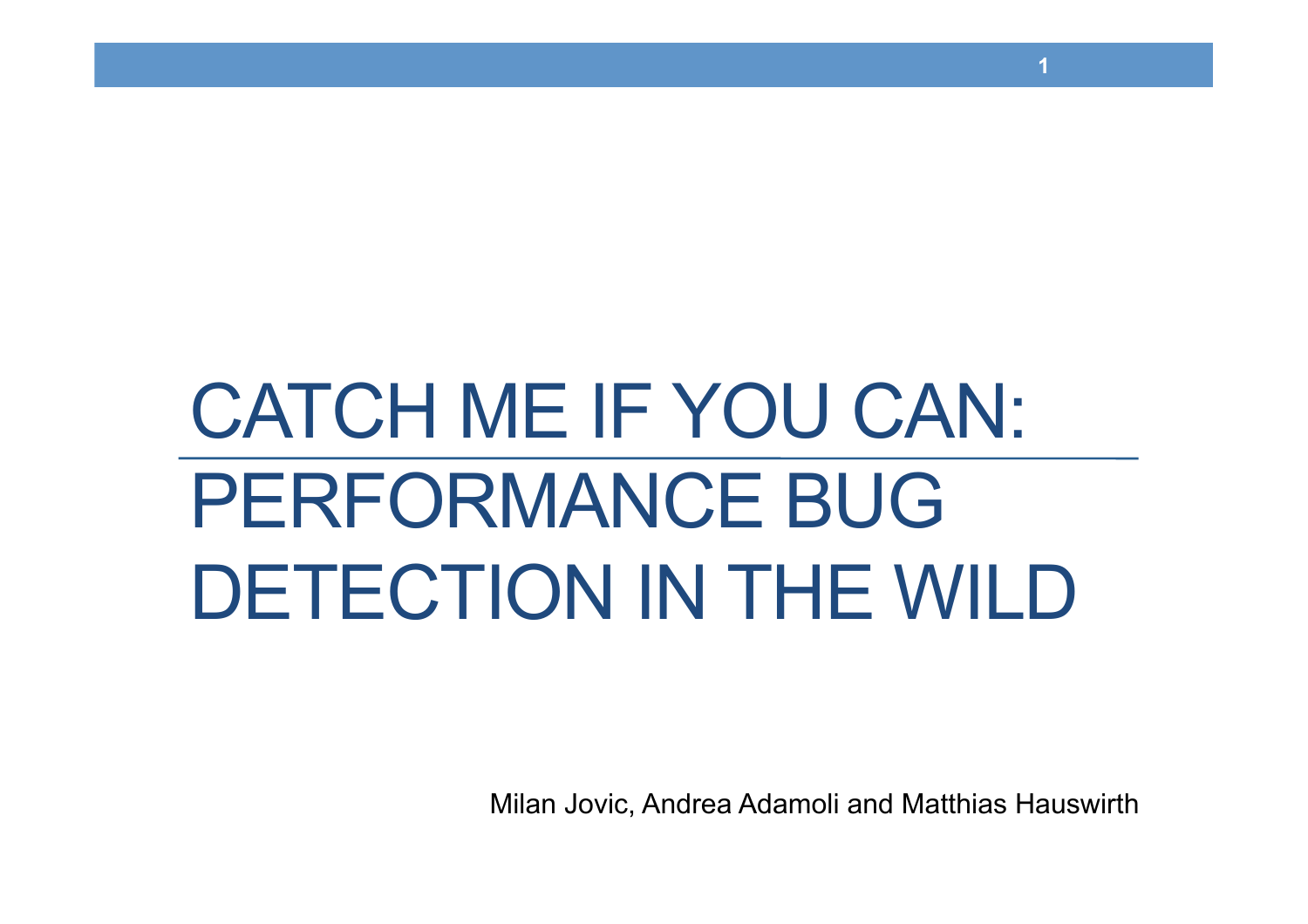### Performance testing

Determines how a system performs in terms of responsiveness and stability under a particular workload. Investigate, measure, validate or verify other quality attributes of the system, such as scalability, reliability and resource usage

- It can show that the system meets performance criteria
- It can compare two systems to find which performs better
- It can measure what parts of the system or workload causes the system to perform badly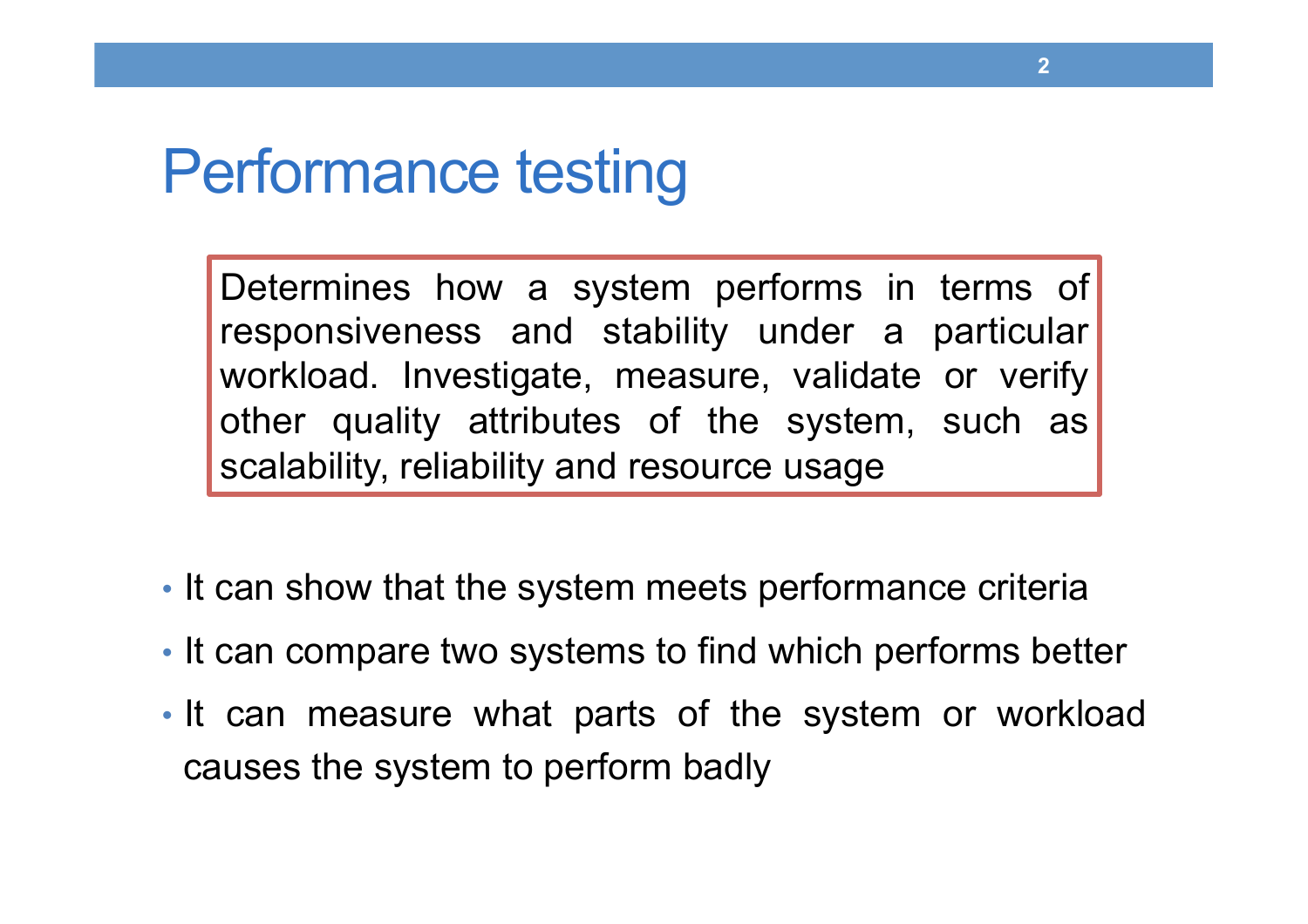### Performance testing

• **Profilers** measure what parts of a device or software contributes most to the poor performance or to establish throughput levels (and thresholds) for maintained acceptable response time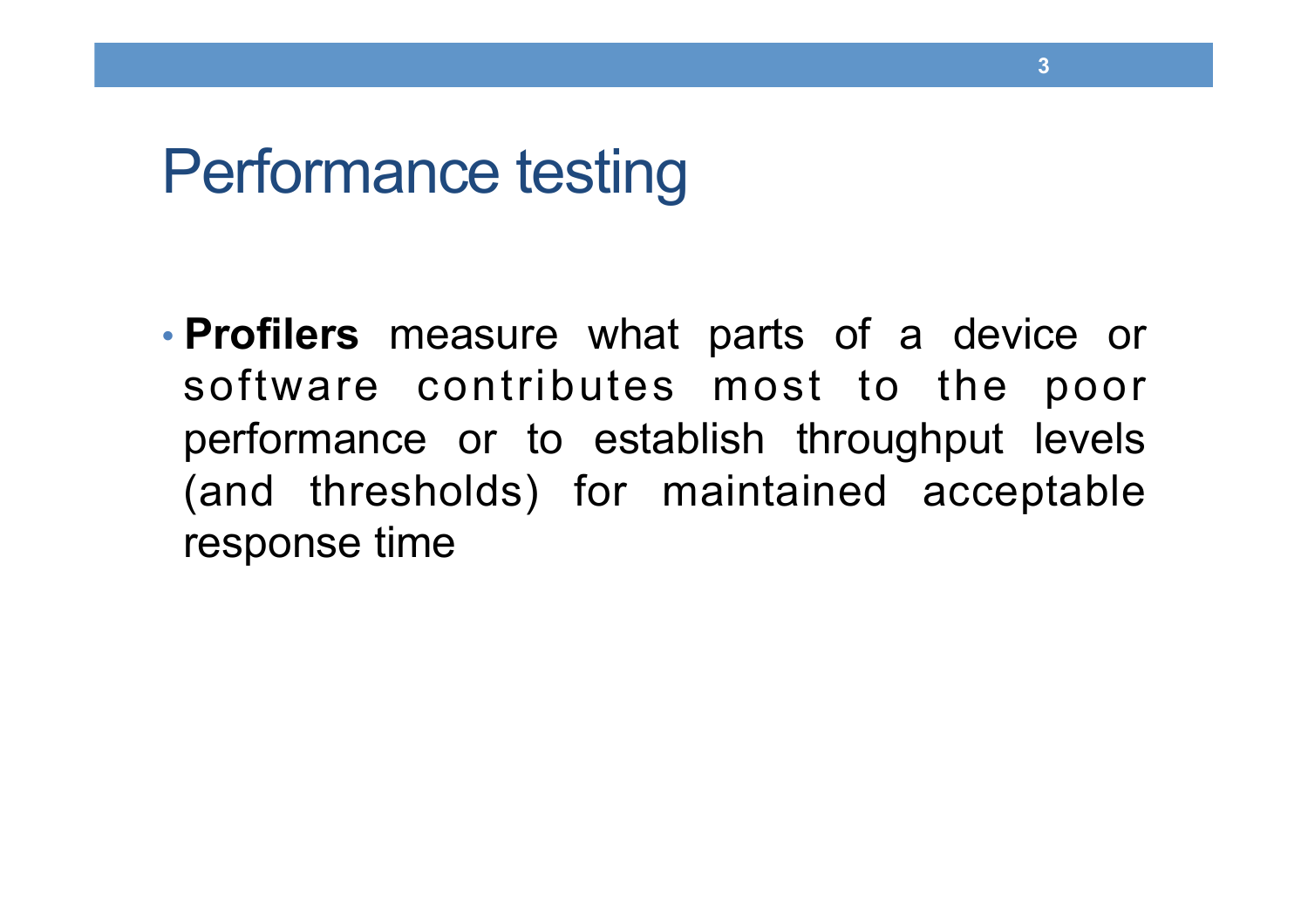# **Profilers**

• Help developers to find and fix performance problems

- Used in dynamic program analysis for measuring:
	- Usage of memory
	- Usage of particular instructions
	- Frequency and duration of function calls, etc.
- Can be divided into:
	- Event based
	- Statistical
	- Instrumentation
	- Simulation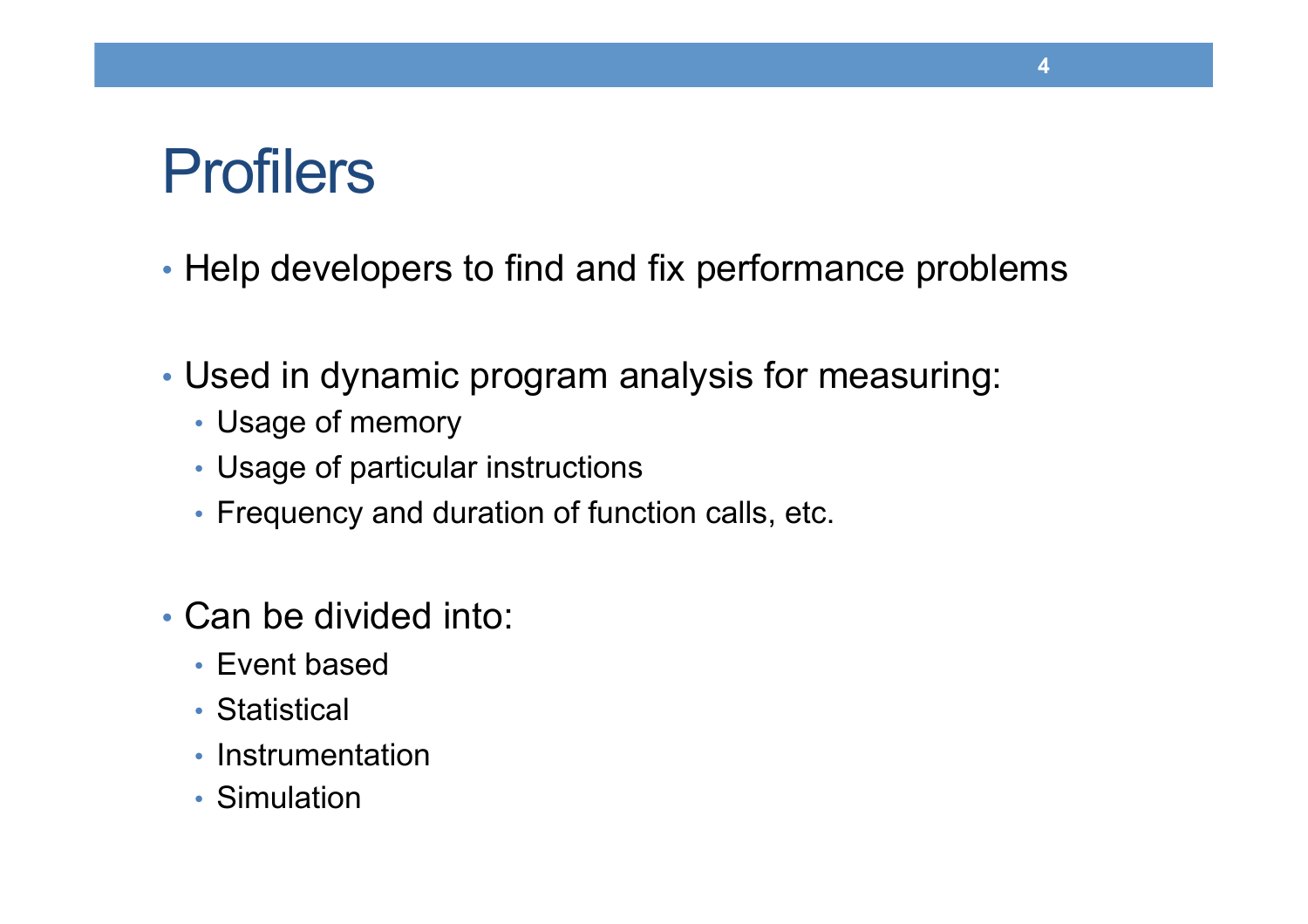# Event-based profilers

- .Net
- Ruby
- Phyton
- Java (Java Virtual Machine Profiler Interface (JVPI))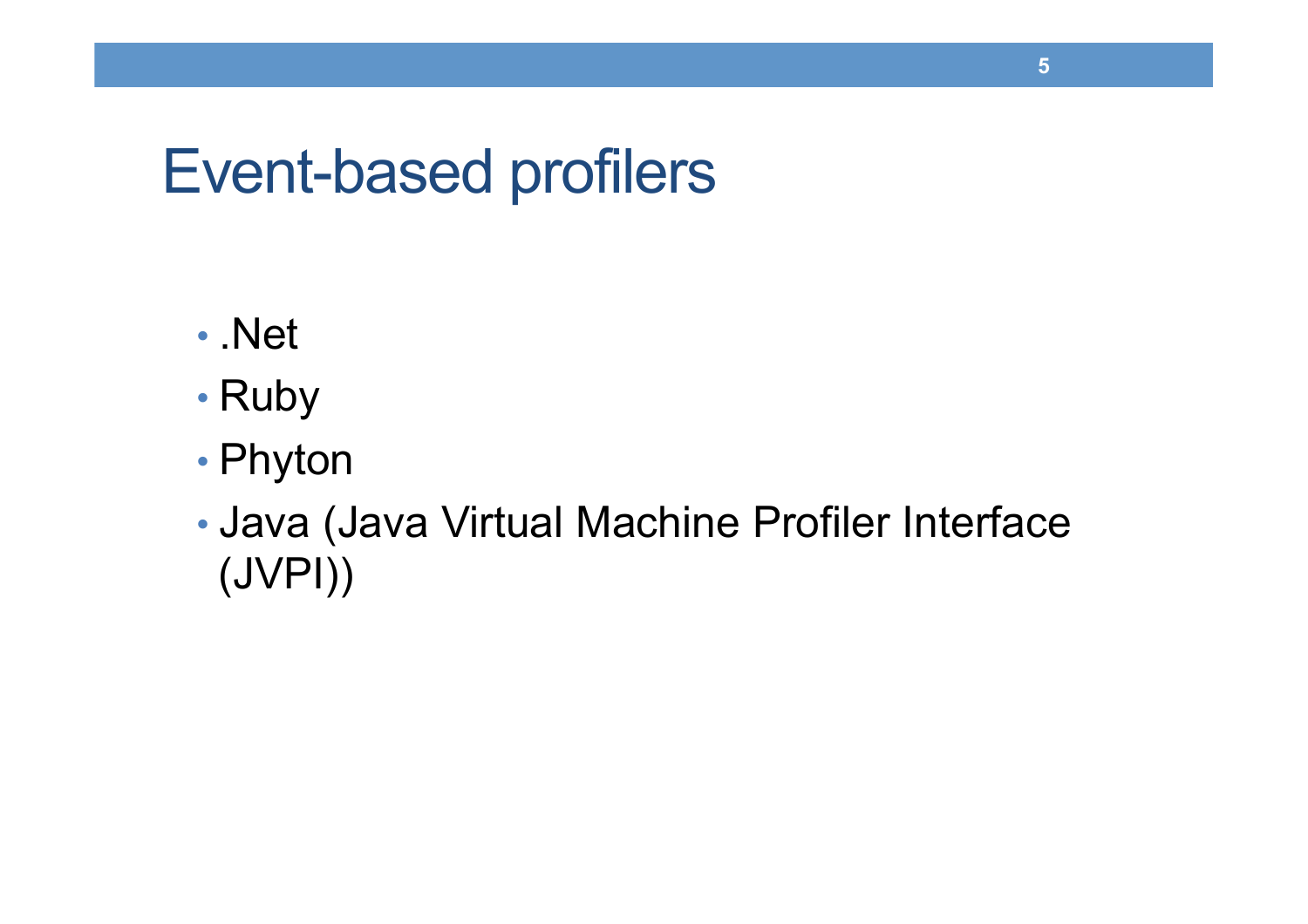# JVMPI

- Two-way function call interface between JVM and profiler agent
	- The virtual machine notifies the profiler agent of various events
	- The profiler agent issues controls and requests for more information
- A profiling tool based on JVMPI can obtain
	- Heavy memory allocation
	- CPU usage hot-spots
	- Unnecessary object retention
	- Monitor contention

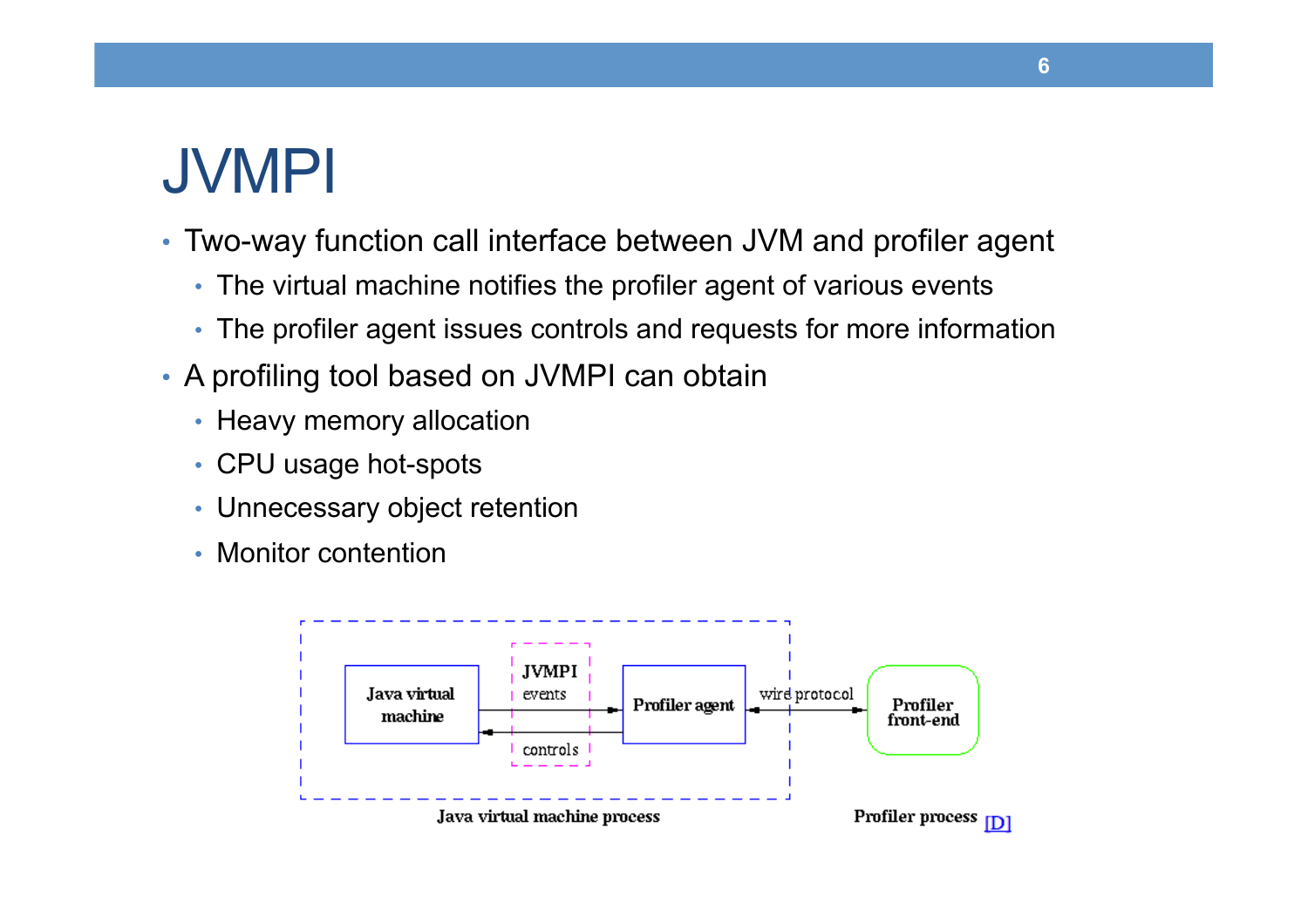# Statistical profilers

- Probes the target's program counter at regular intervals using operating system interrupts
- Not exact, but it is a statistical approximation
- Allows the target program to run at near full speed
- Examples:
	- AMD CodeAnalyst
	- Apple Inc. Shark
	- gprof
	- Intel Vtune
	- Parallel Amplifier (part of Intel Parallel Studio)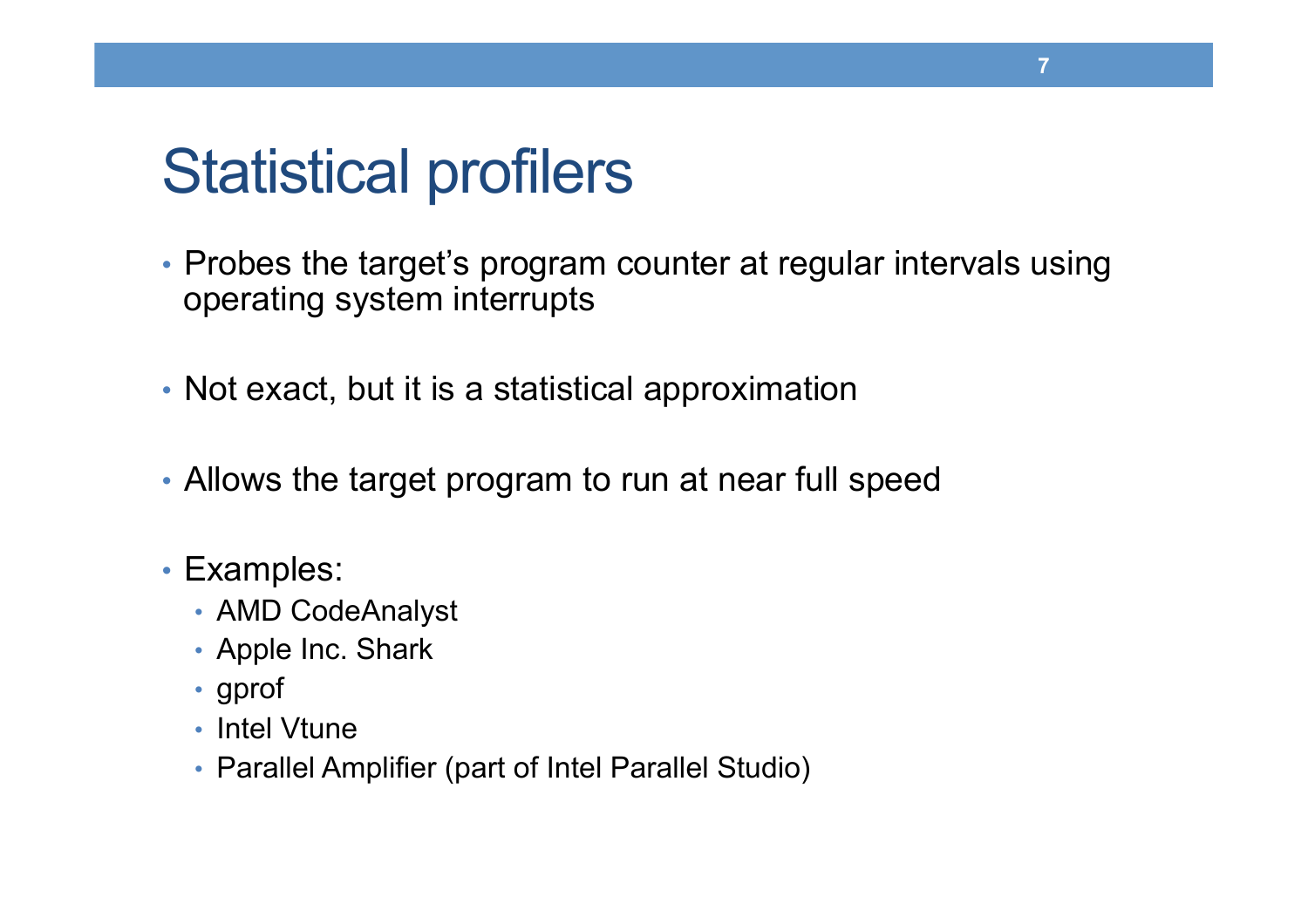# Instrumenting profilers

- It instruments the target program with additional instructions to collect the required information
- Instrumenting will always have some impact on the program execution, typically always slowing it
- gprof is an example of a profiler that uses both instrumentation and sampling
	- Gathers caller information and the actual timing values are obtained by statistical sampling.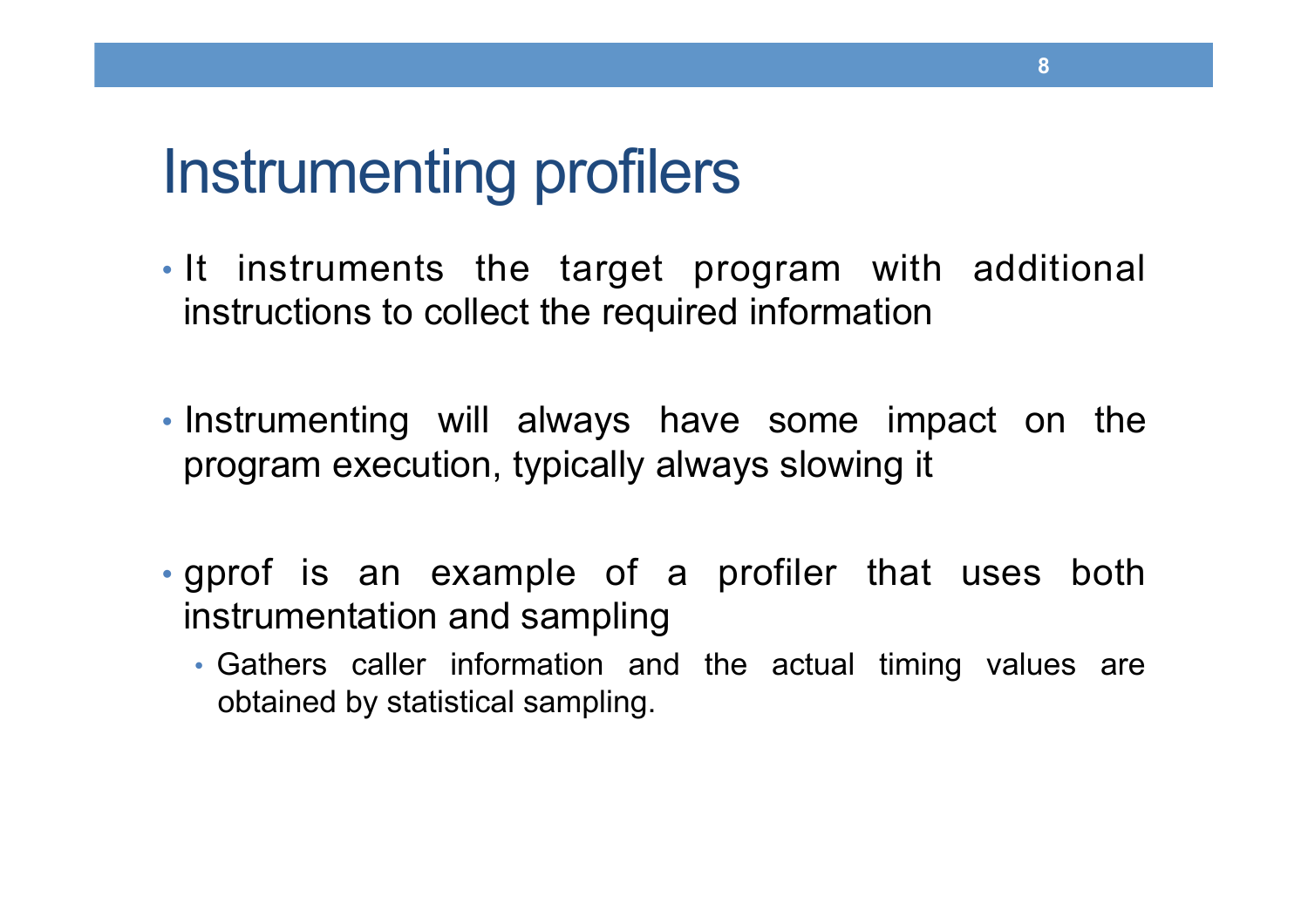### Performance Bug Detection in the Wild Catching bugs in the wild

- Performance problems depends on the context in which an application runs
	- The underlying platform
	- The specific configuration of the application
	- The size and structure of the inputs the application processes
- Without knowing the exact usage scenarios of widely deployed applications, developers cannot conduct representative performance tests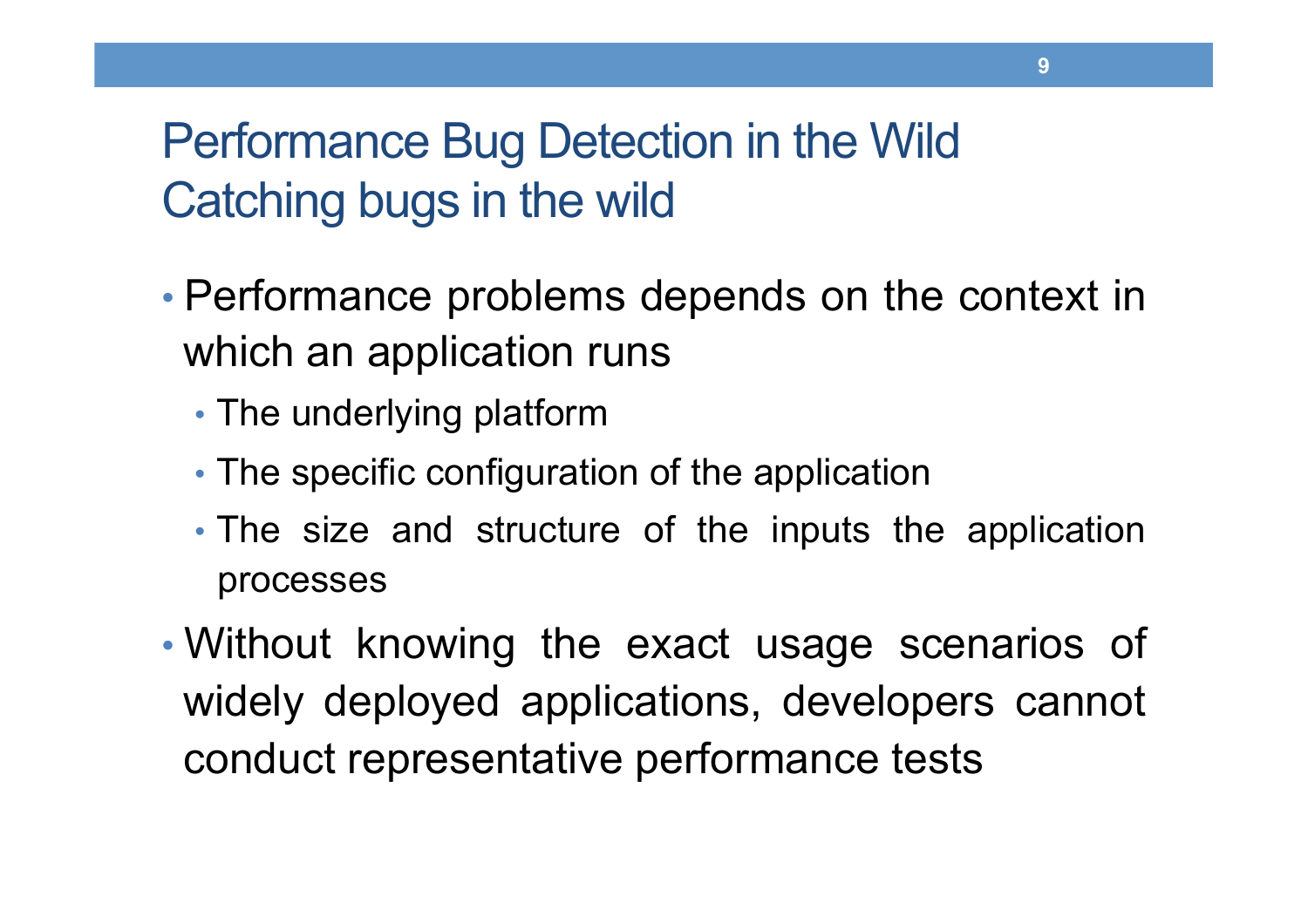## Performance Bug Detection in the Wild **Introduction**

- Do the profilers find performance bugs performance problems that real users actually notice?
- Profilers help developers to identify and optimize hot code

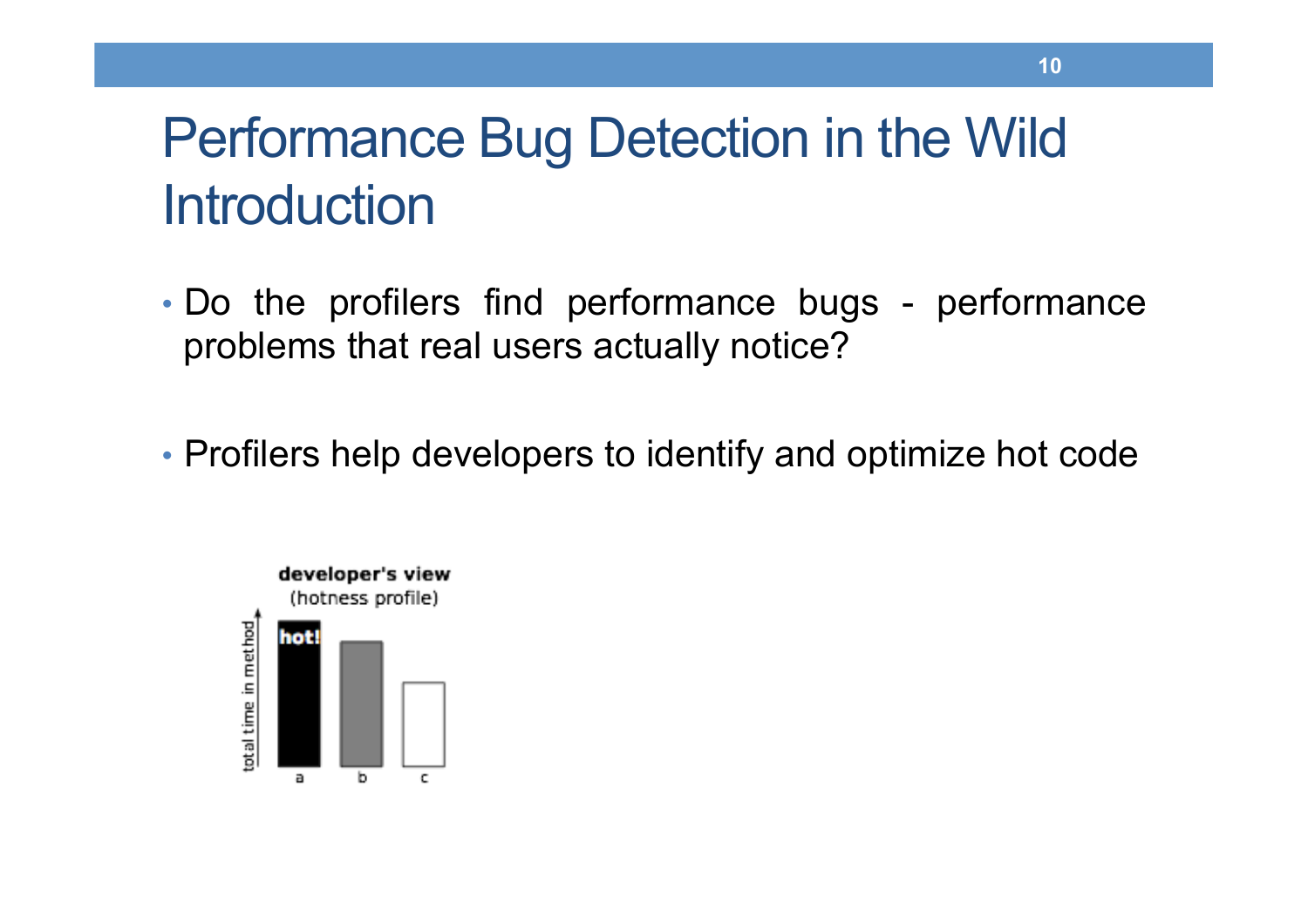# Performance Bug Detection in the Wild **Introduction**



- Output of a traditional code hotness profiler in the form of a calling context tree
- The center of the diagram represents the application's main method
- The angle of a ring segment is proportional to the hotness of the corresponding calling context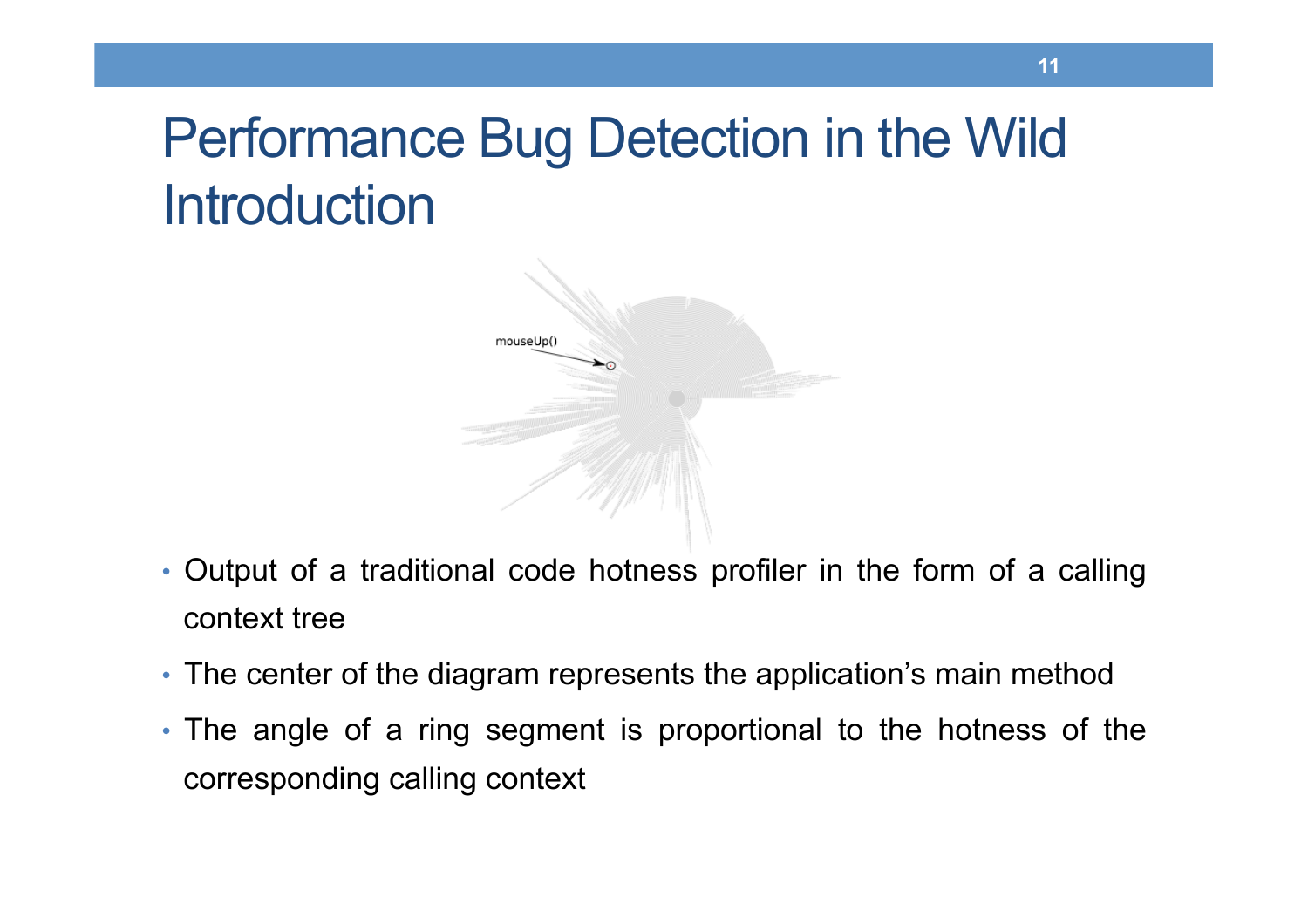# Aim of the paper

- Automatically catch perceptible performance bugs by focusing on the latency instead of the hotness of methods
- Considerations:
	- Instrumentation and data collection can significantly slow down the application
	- Large overhead perturbs the time measurements and casts doubt on the validity of the measurement results
- A central goal of the paper's approach is thus the ability to **measure latency** and to gather actionable information about the reason for long latency method calls, while keeping the **overhead minimal**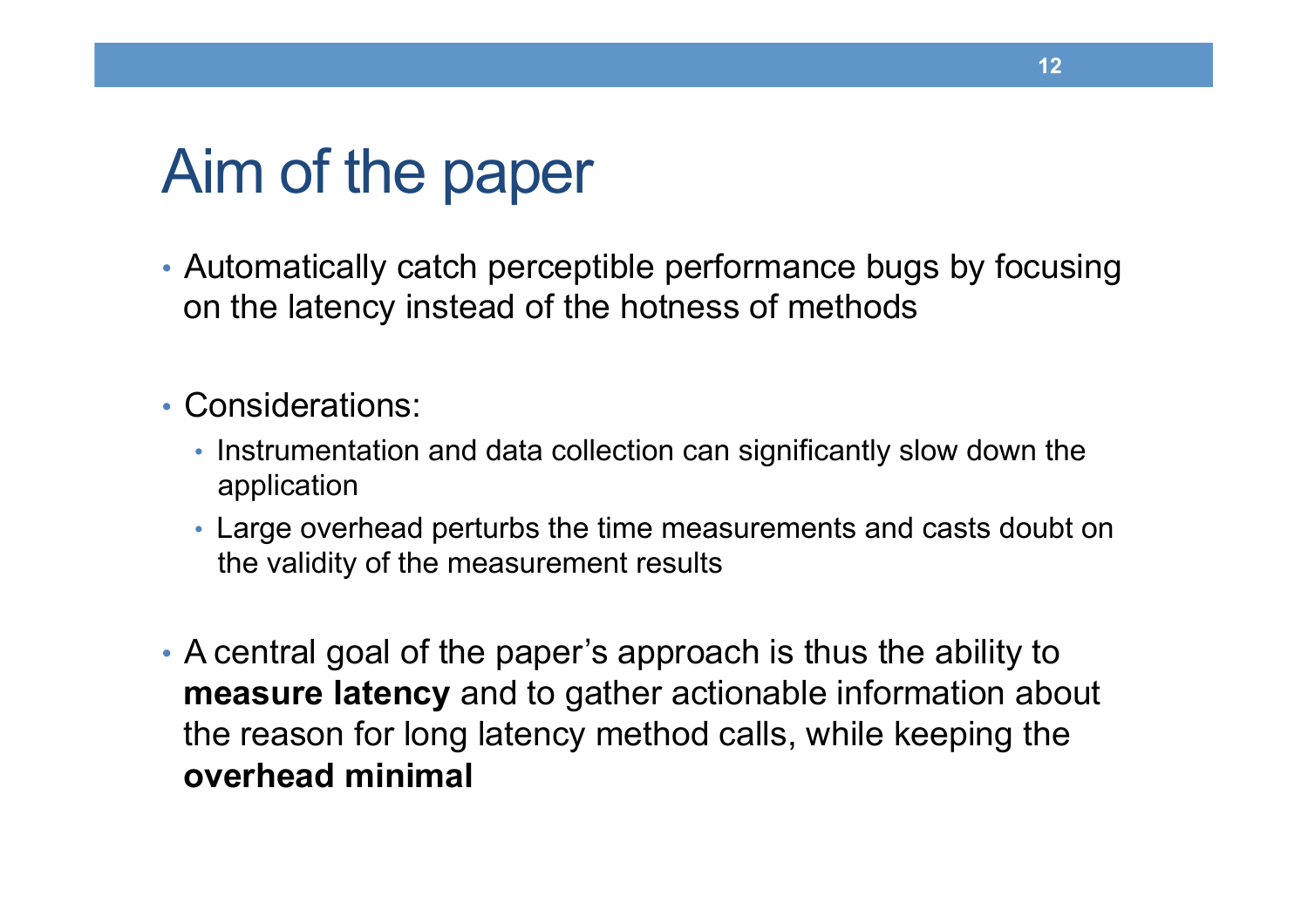# Approach

- Reduce overhead while still collecting the information necessary to find and fix bugs
- The collected information shall enable a tool to effectively aggregate a large number of session reports into a short list of relevant performance issues.
	- Each containing possibly many occurrences of long-latency behavior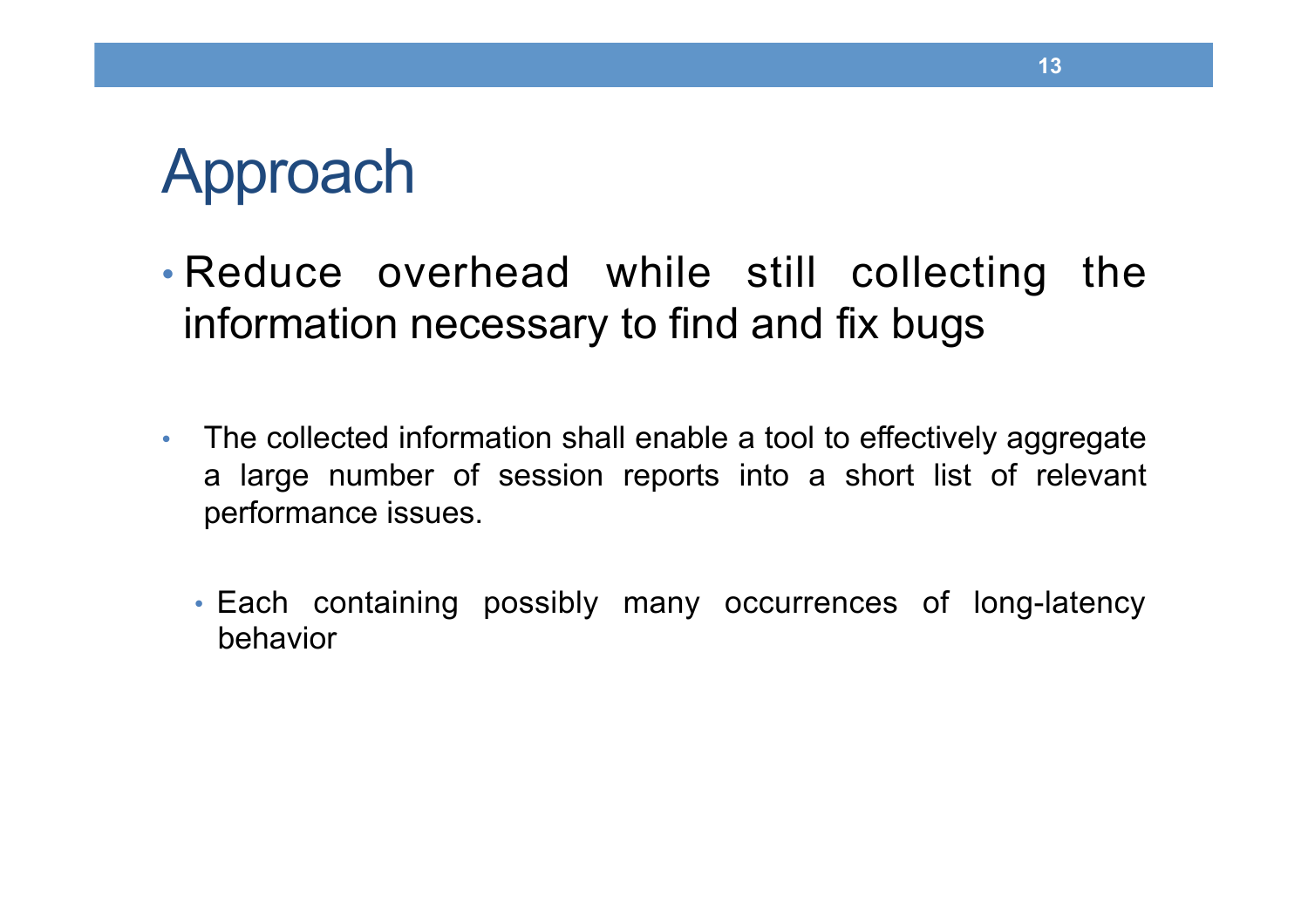### Overall view

- Applications are deployed with an agent that collects performance information about each session
- At the end of a session, the agent sends a session report to an analysis engine running on a central server.
- The server collects, combines, and analyzes the session reports to determine a list of performance issues

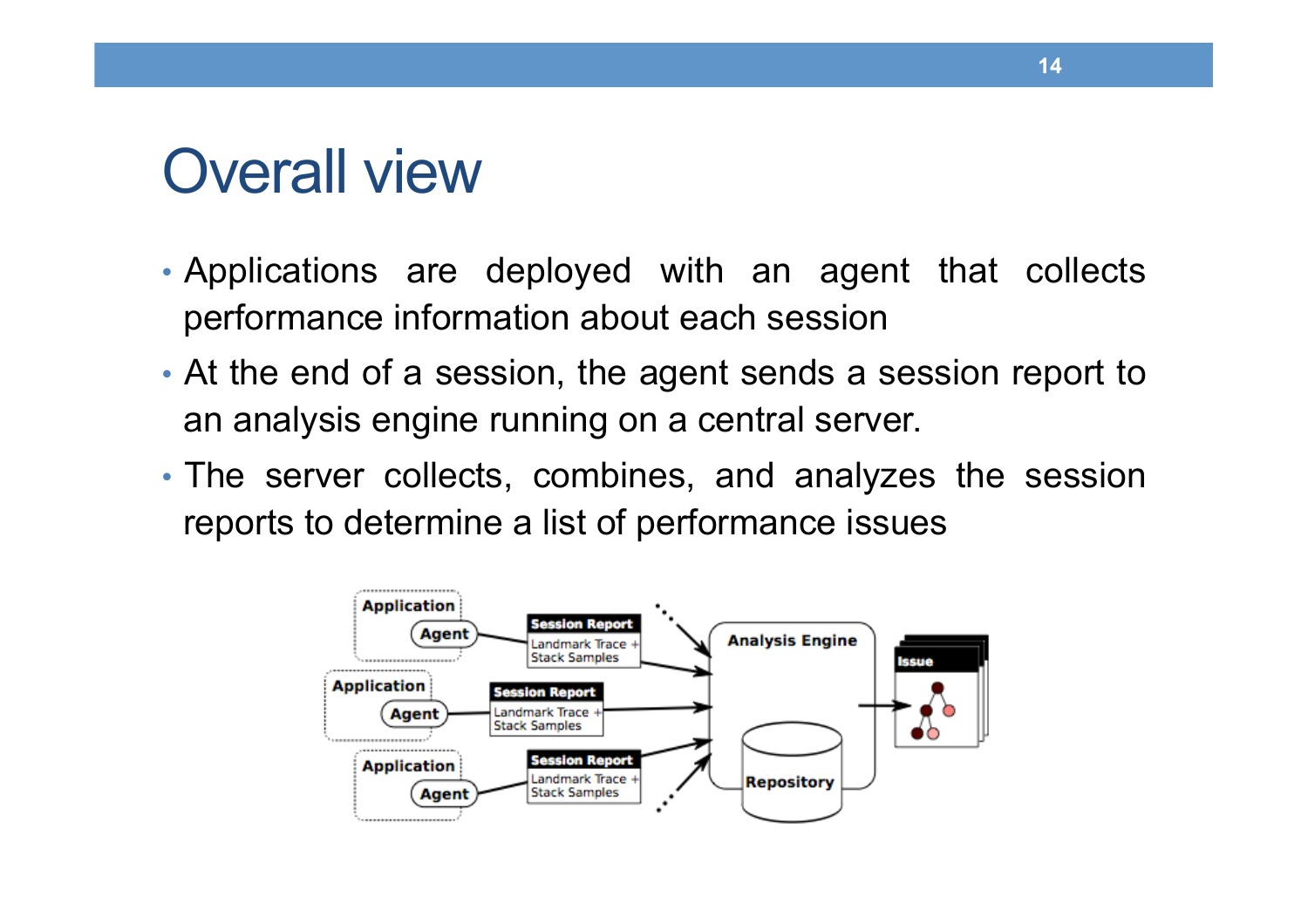### What to collect?

- It captures calls and returns from so-called landmark methods. It contains the timing information necessary to measure lag
- It captures rare, randomly spaced call stack samples of the running threads

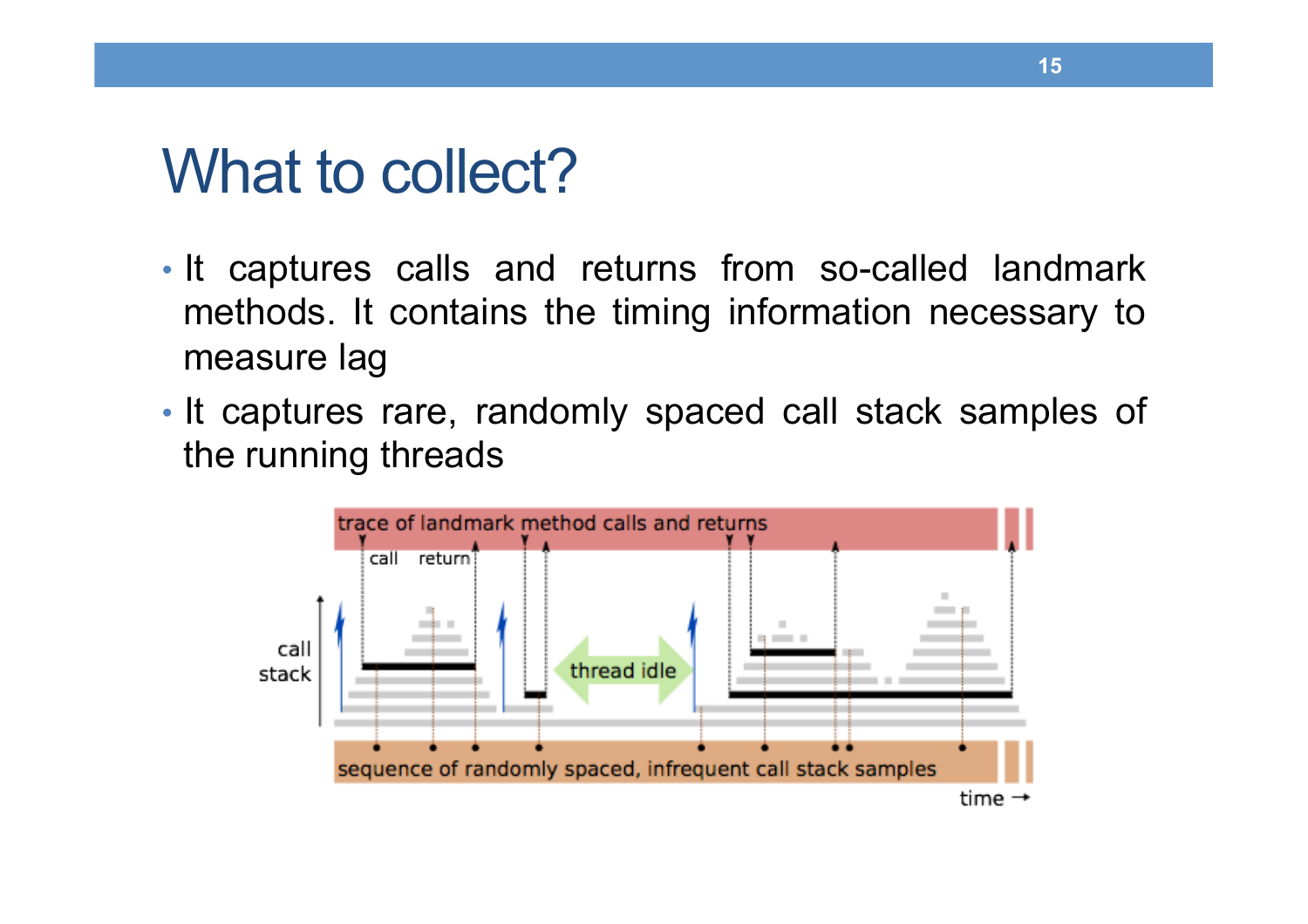### Landmark methods

- Need to cover most of the execution of the program
- Need to be called during the handling of an individual user event
- Should be called infrequently
	- Tracing landmarks that are called large numbers of times for each user event would significantly increase the overhead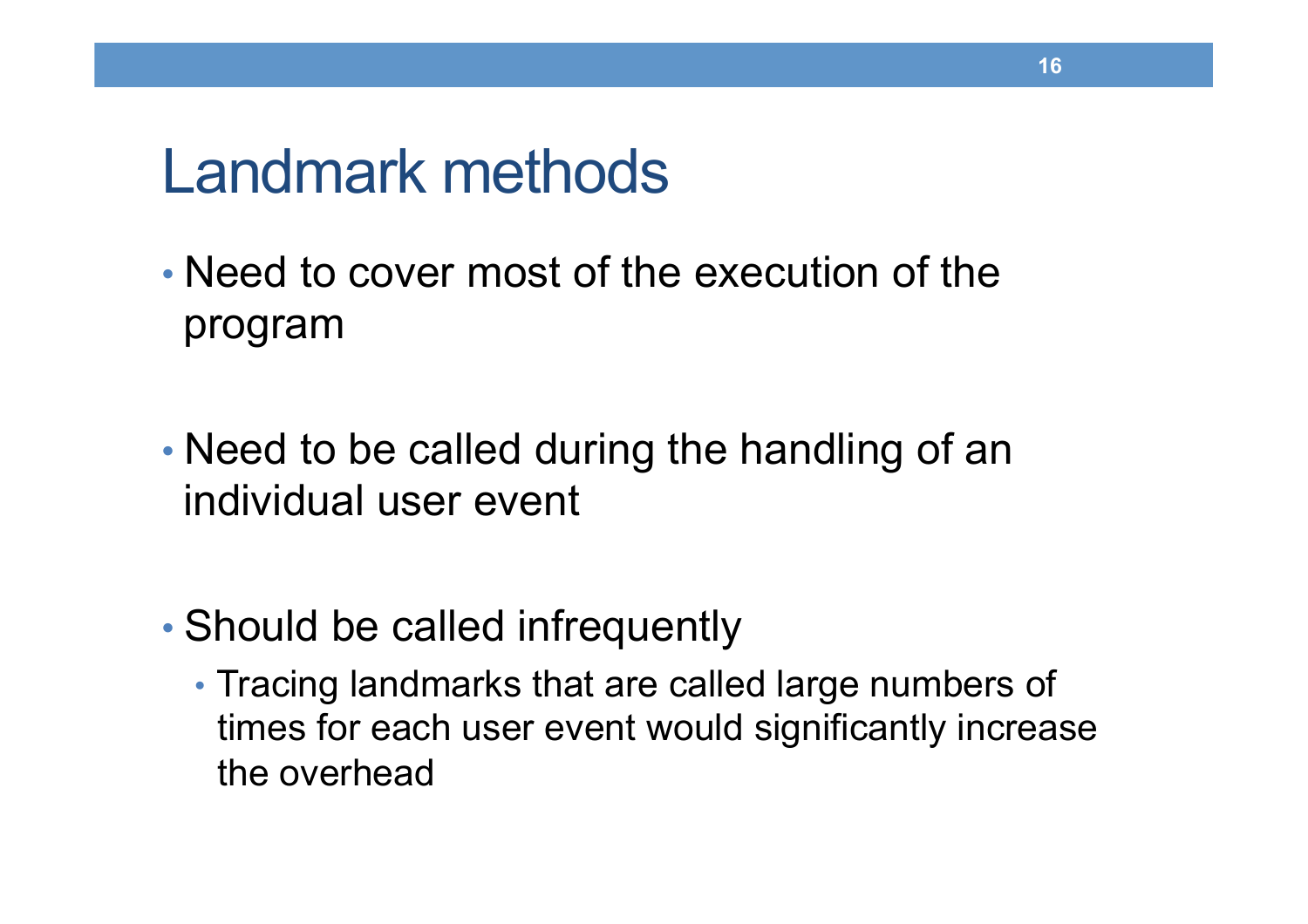# Landmark selection strategies

- Event dispatch method
	- This method will cover the entire event handling latency
	- If it is the only landmark, the analysis will result in a list with this method as a single issue
- Event-type specific methods
	- Low-level user actions (mouse move, mouse click, key press)
	- A mouse click will be handled differently in many different situations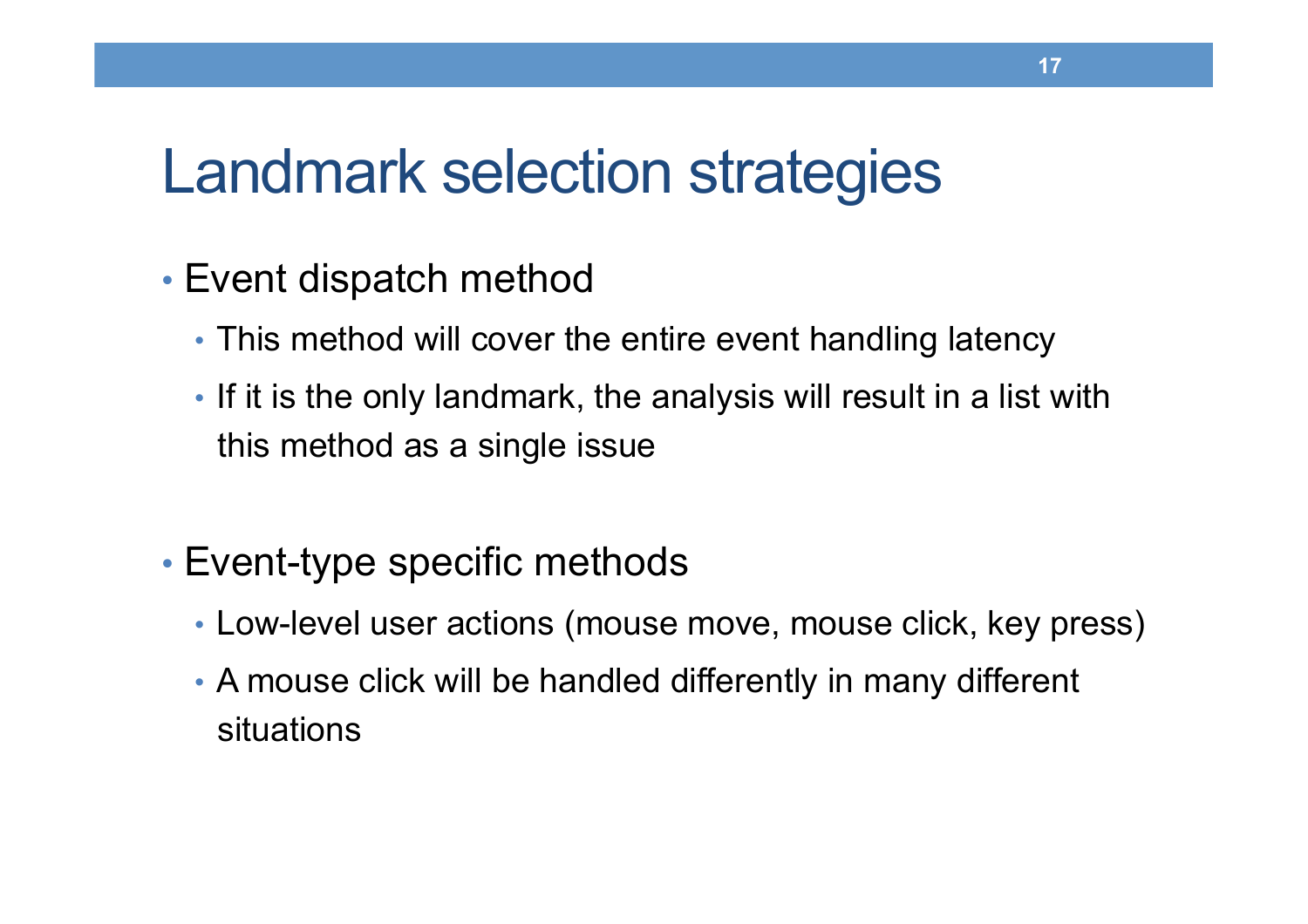# Landmark selection strategies

#### • Commands

- Different actions a user can perform in an application
- Observers
	- An application notifies any registered observers of its changes
- Component boundaries
	- For example, any call between different plug-ins could be treated as a landmark
- Application-specific landmarks
	- Select specific methods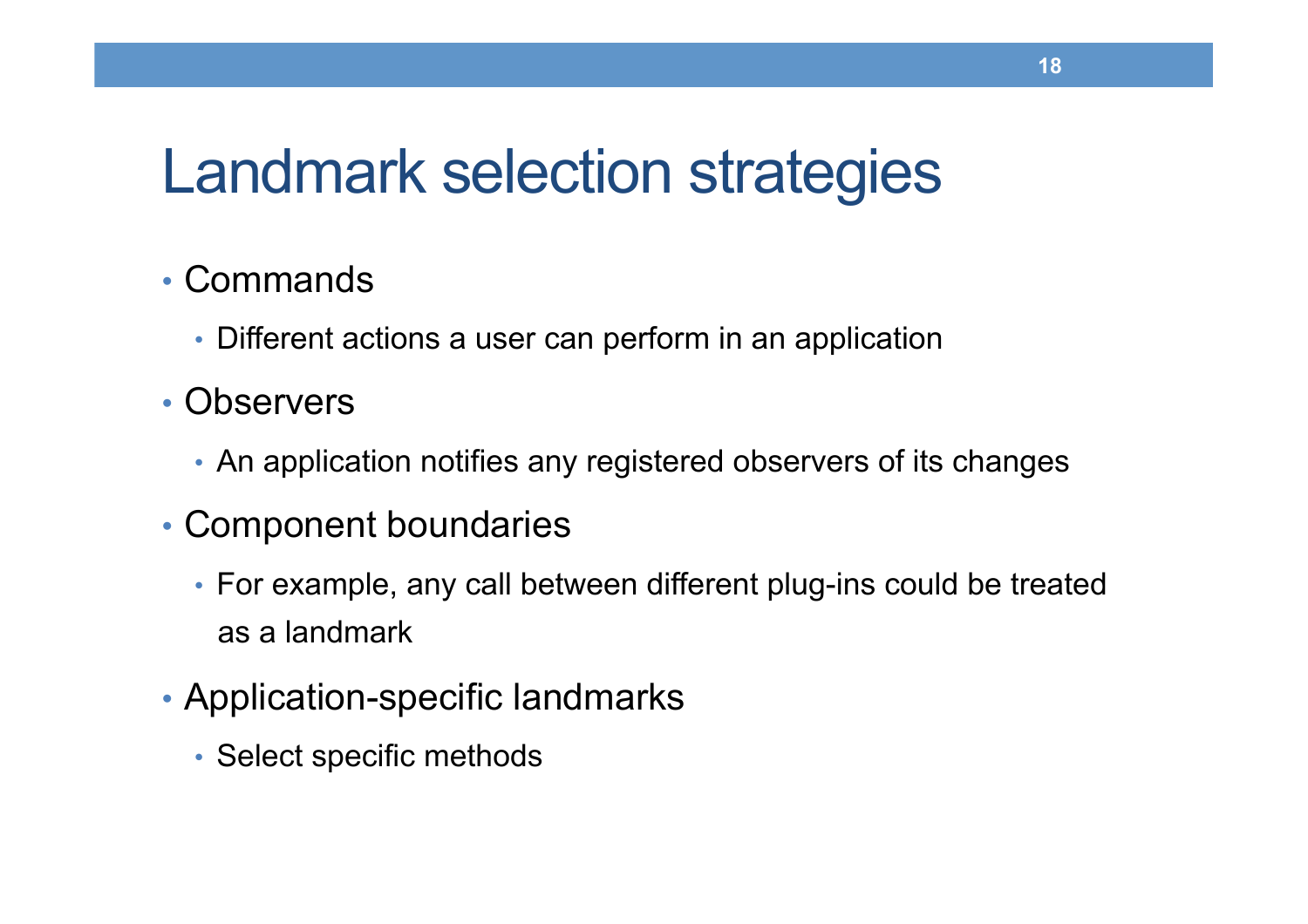# Analysis

- The analysis engine extracts all landmark invocations from the landmark trace
	- **Inclusive latency** = landmark end time landmark start time
	- **Exclusive latency** = inclusive latency time spent in nested landmarks
	- The repository contains information about the distribution of its latencies, the number of occurrences, and the sessions in which it occurred
	- It updates the calling context tree related to that landmark
		- The tree is weighted with the number of samples in which it occurred.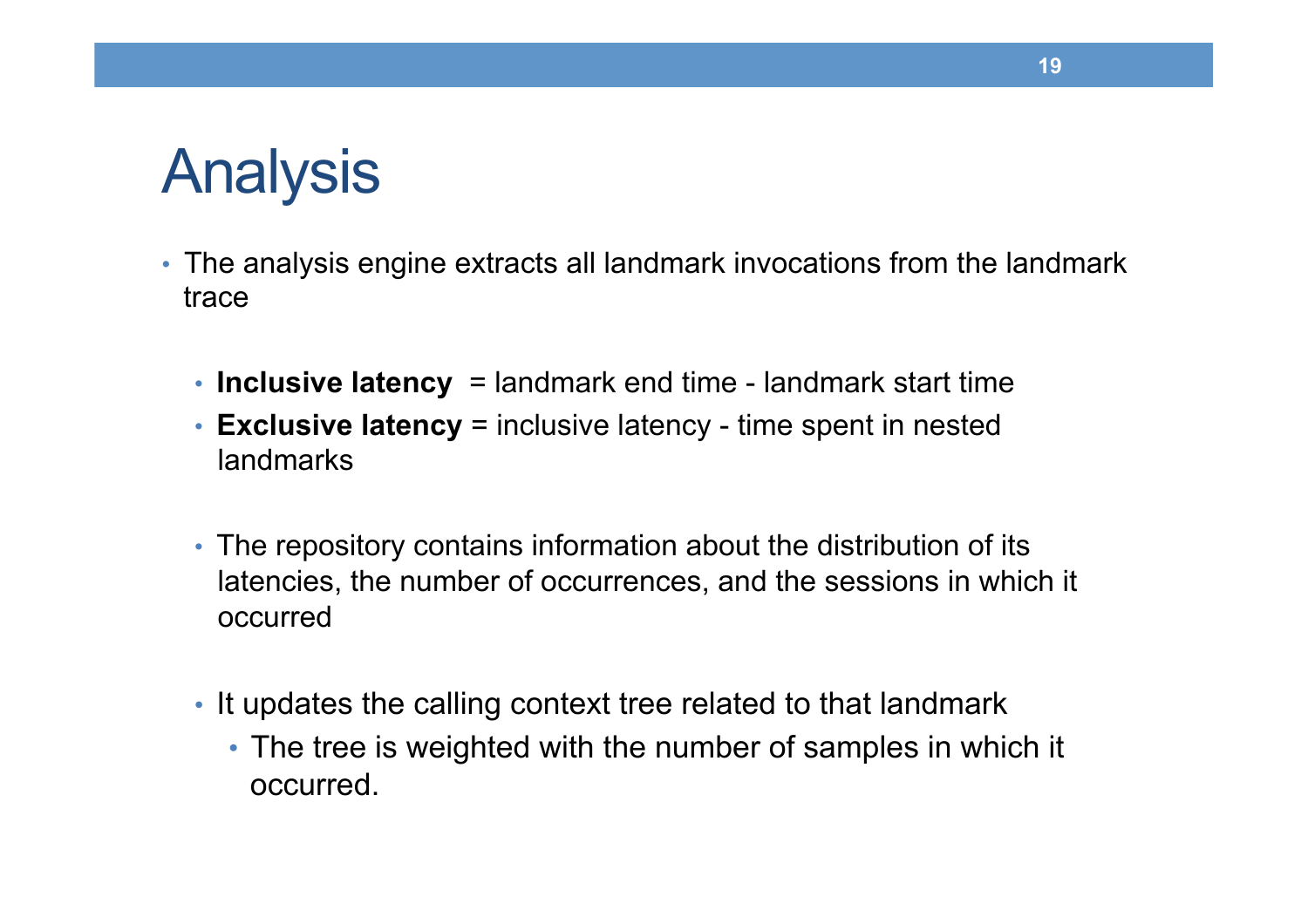# Connecting issues & Call pruning

- It computes the similarities between the issues' calling context trees
	- Two different issues may trigger the same cause of long latency
	- It can simplify the search for the
	- It can help to prioritize the issue
- To test the impact of a fixed bug, developers would usually change the program and rerun it to confirm that the change indeed reduced the perceptible latency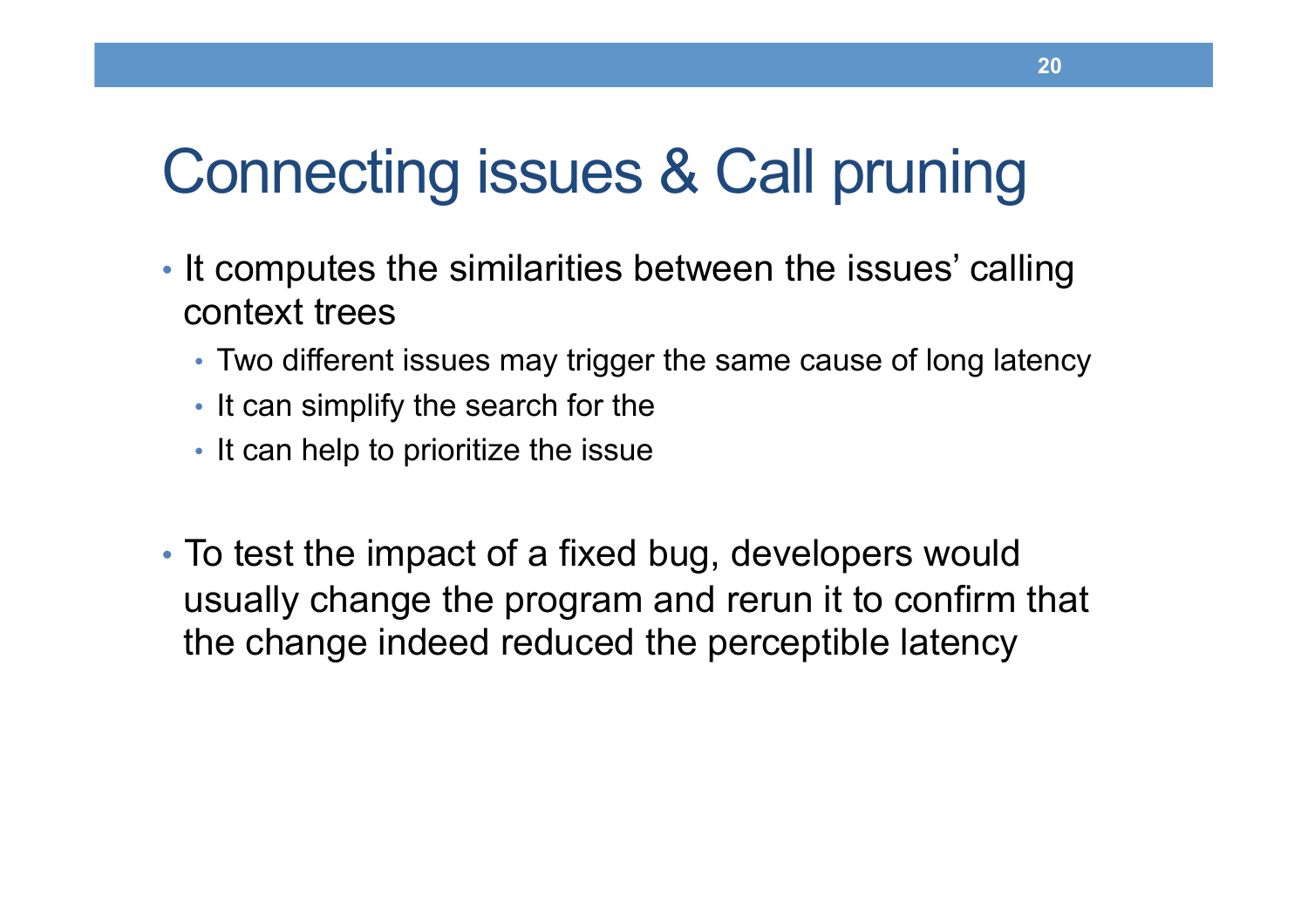### Experimental setup

- Eclipse IDE
- 3 months 1958 hours
- 1108 session reports
- 24 users
- Call stack samples taken every 500 ms
	- All samples taken during idle time intervals were dropped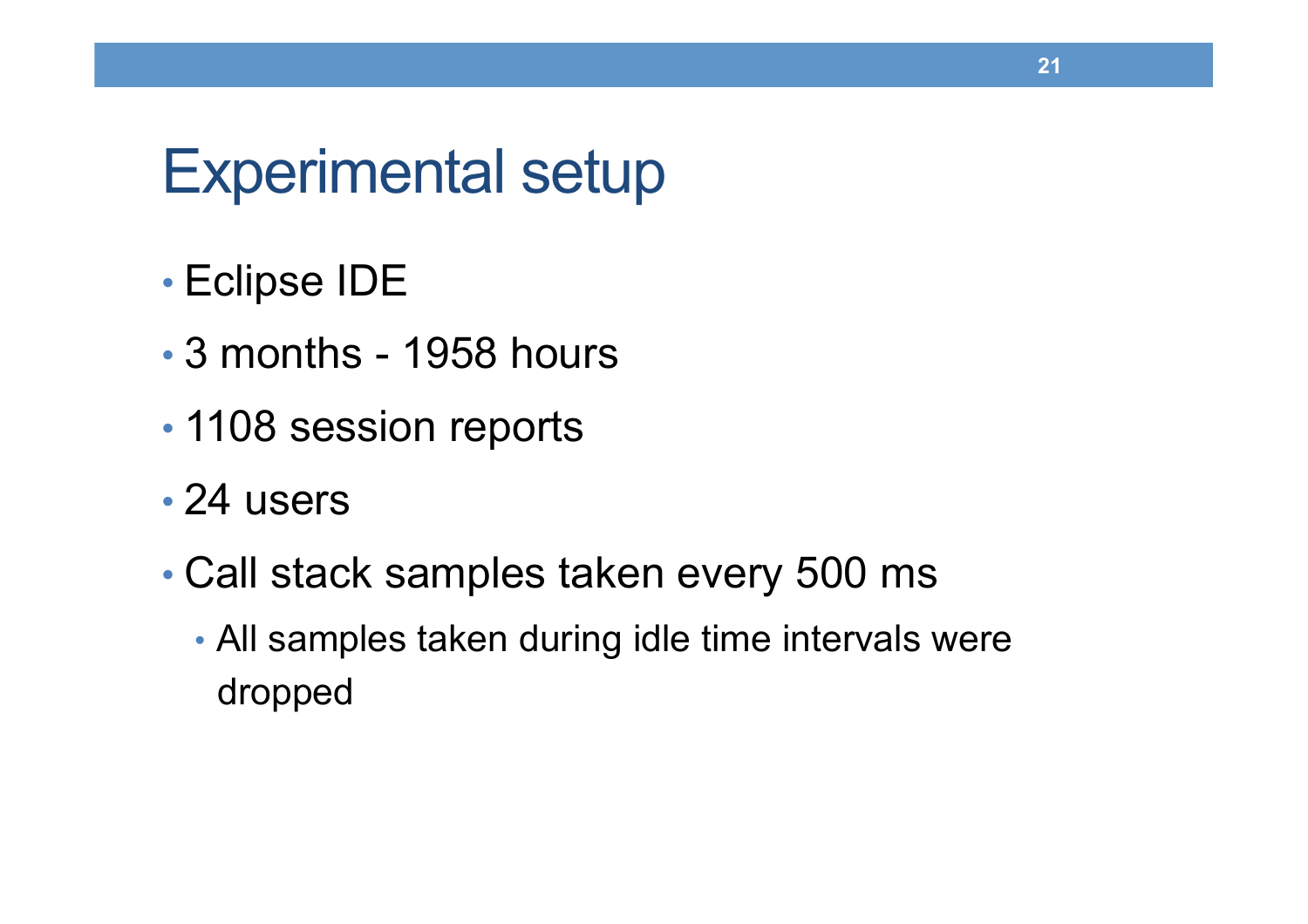### Experimental setup Issue characterization

- Data per detected issue
	- Mean, first quartile, median, second quartile, 90-th percentile, and maximum value
	- Average exclusive latency: the longer its latency, the more aggravating the issue
	- Next three parameters describe how prevalent a given issue is
	- The last parameter, the number of collected call stacks, is indicative of the chance of fixing the issue

|                 | Avg | 01 | Med | O3 | p90 | Max    |
|-----------------|-----|----|-----|----|-----|--------|
| Avg.Excl.[ms]   | 320 | 4  |     | 31 | 119 | 38251  |
| <b>Users</b>    |     |    | 2   |    | 19  | 24     |
| <b>Sessions</b> | 49  |    |     | 14 | 115 | 1069   |
| Occurrence      | 896 | 2  |     | 48 | 449 | 338622 |
| <b>Stacks</b>   | 65  | 0  |     |    | 42. | 28613  |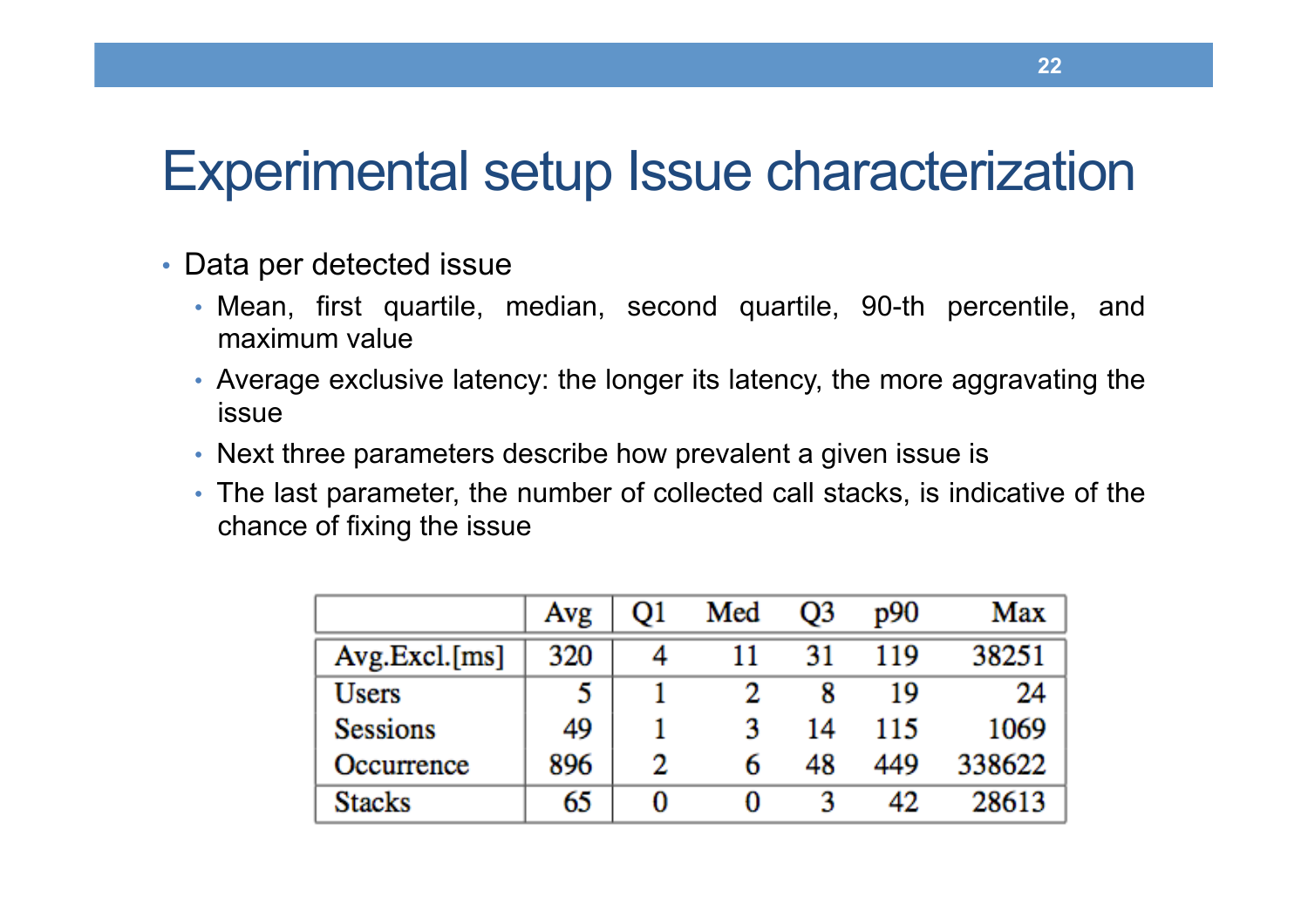# **Results**



- Most of the reported landmarks correspond to listener notifications
	- 275 out of 881 are located outside the standard Eclipse classes
	- The majority of the 606 landmarks are located in a few dominating plug-ins
		- Eclipse workbench user-interface (111 landmarks)
		- Java Development Tools (JDT) user interface (84)
		- JFace text editor (76) plug-ins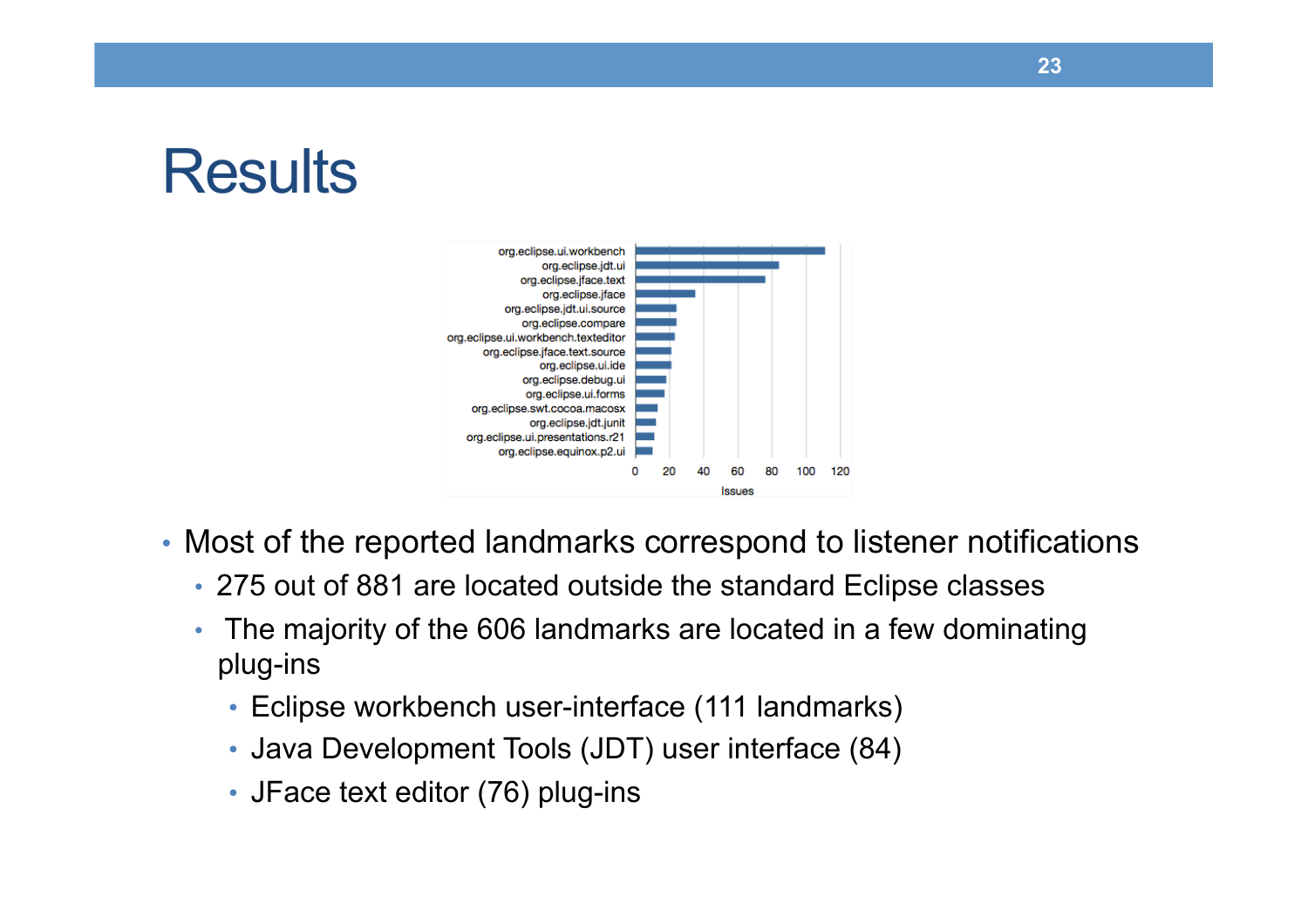### Number of users encountering an issue



- Some long latency issues correspond to rare user operations
	- Project creation or
	- Activity in non-standard plug-ins (e.g. Android)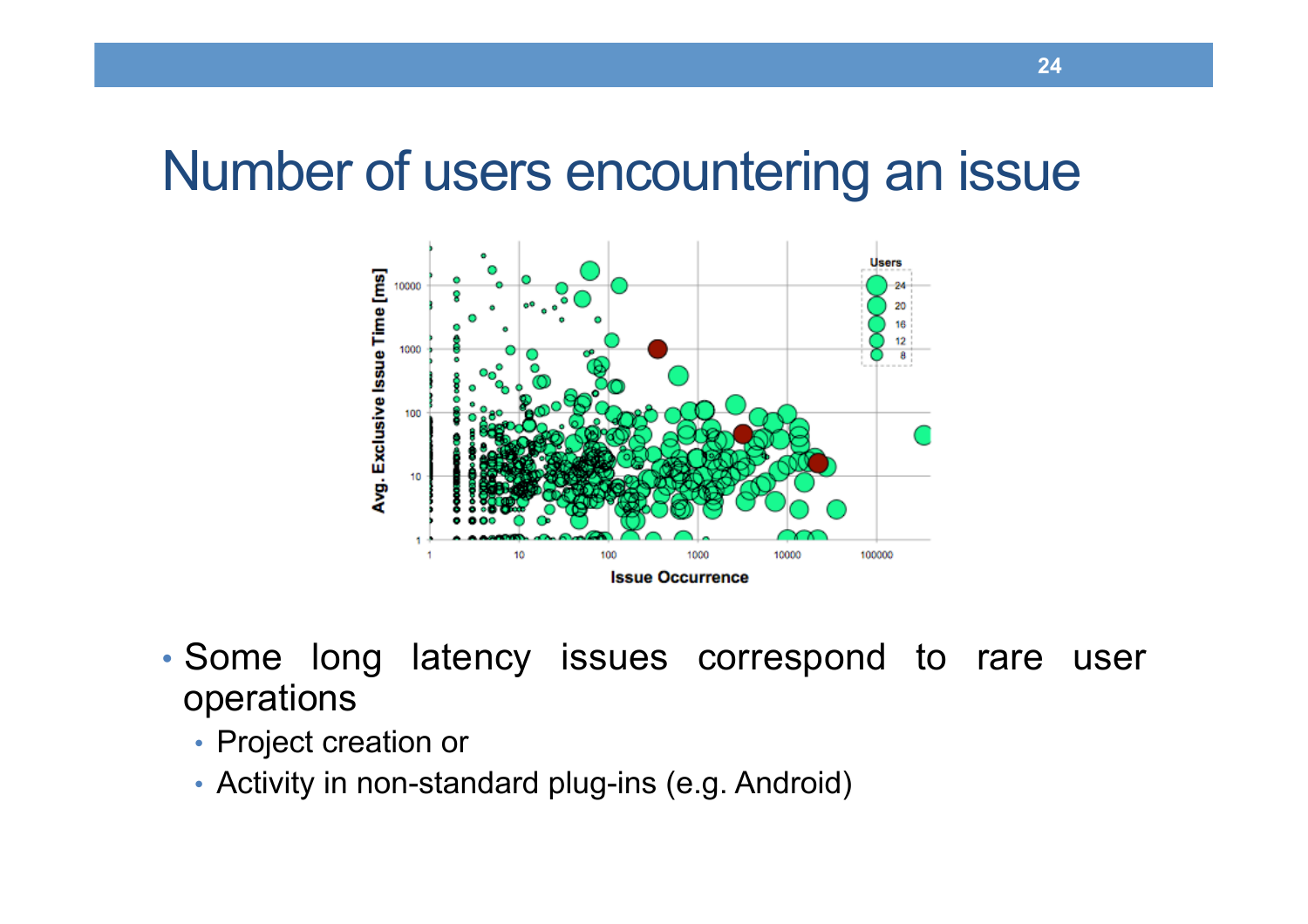### Number of collected stack samples



• Issues that occur often or exhibit a long latency have a higher chance of being encountered by the JVMTI stack sampler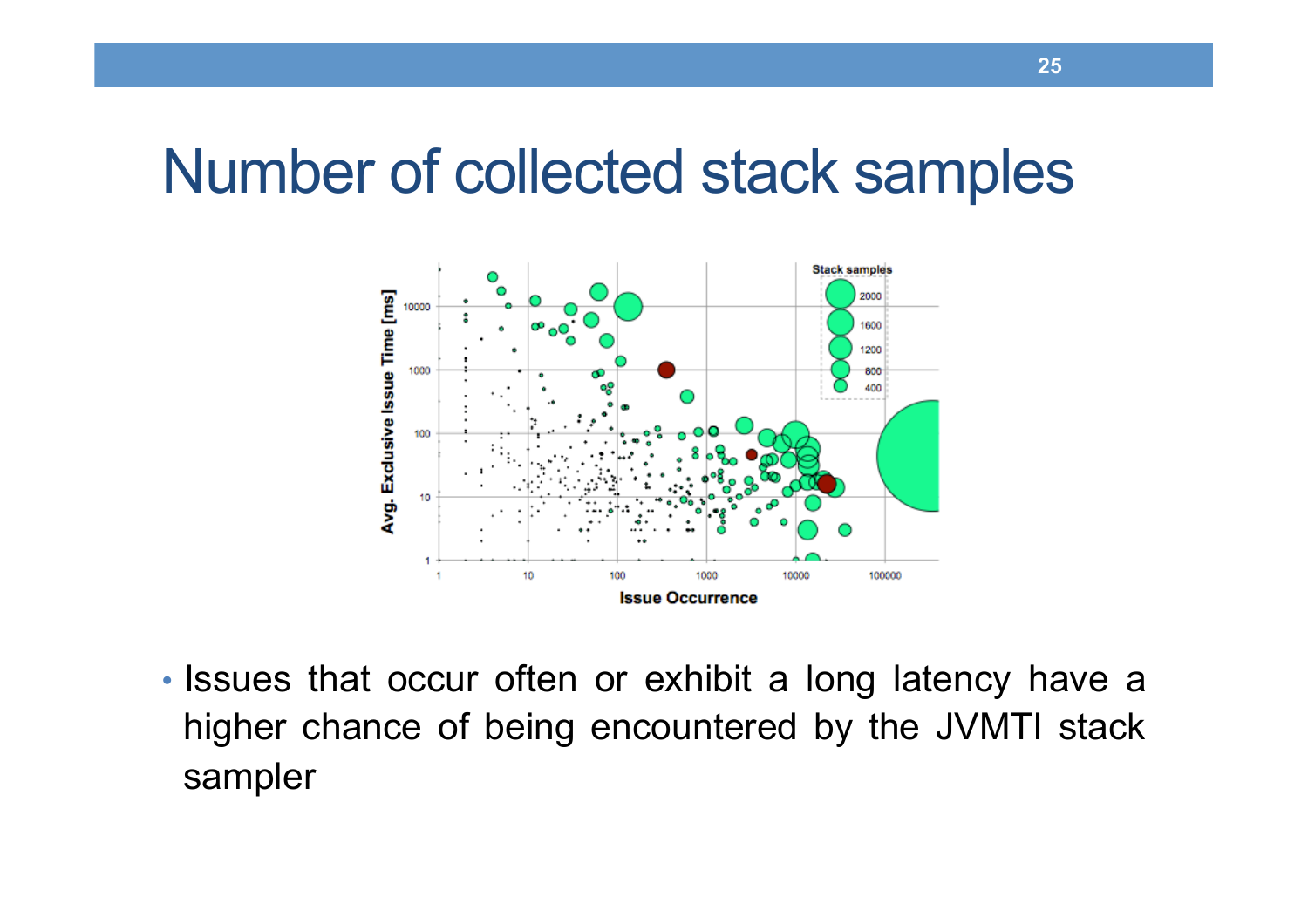### Severity of issues



- It represents the the severity perceived by the user for a given issue
- x-axis represents how often a user is annoyed
- y-axis represents how much a user is annoyed each time
- Size of node: "I know this circle represents a frequent (x) and big (y) annoyance, but how much can I reduce this annoyance if I fix this issue?"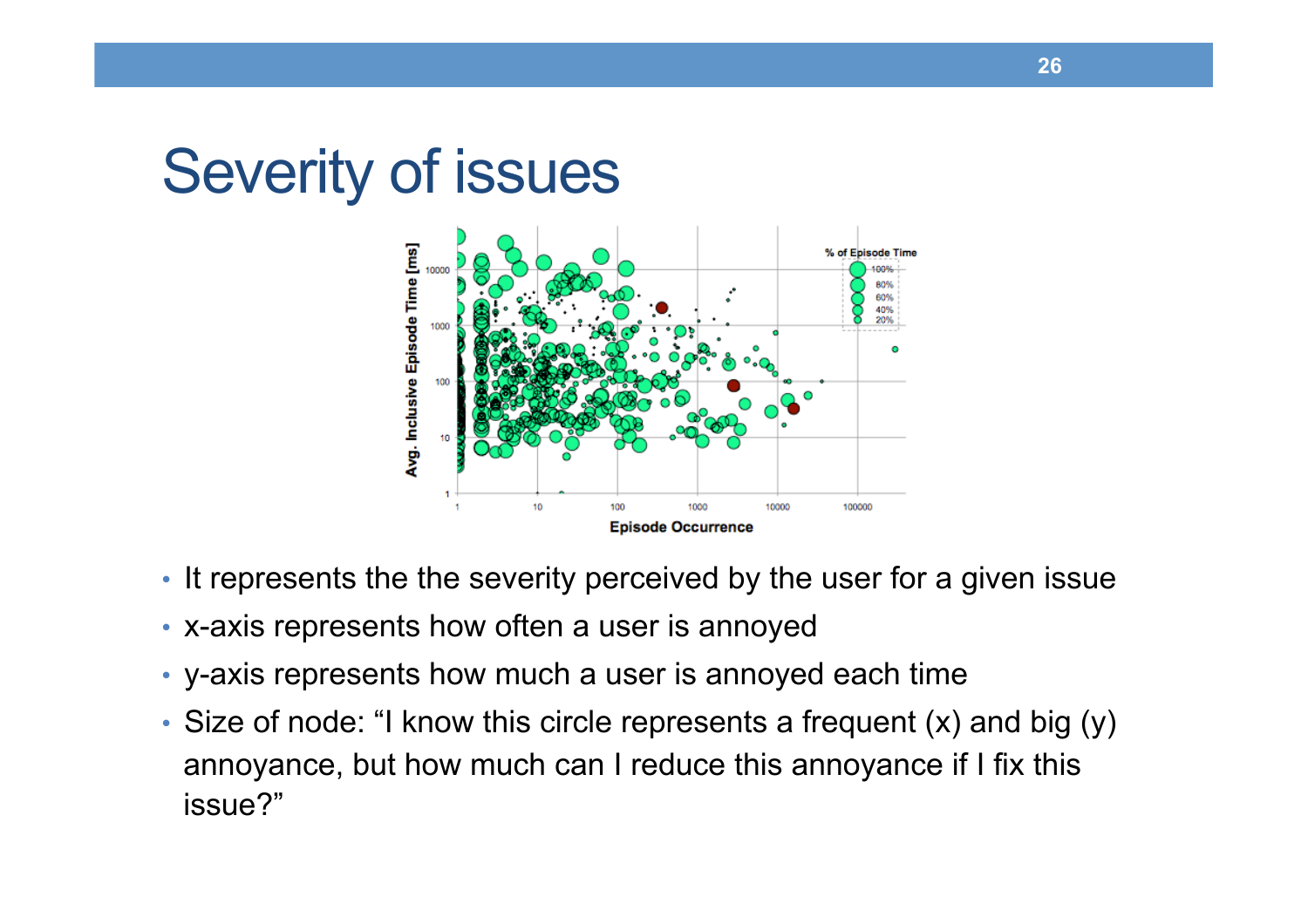# Issues under study



We consider three issues:

|                  | Avg. Excl. Latency [ms] |            |       |  |  |
|------------------|-------------------------|------------|-------|--|--|
| Landmark         | Identified              | Reproduced | Fixed |  |  |
| mouseDoubleClick | 999                     | 149        |       |  |  |
| verifyText       | 16                      | 458        | 13    |  |  |
| keyPressed       |                         | 30         |       |  |  |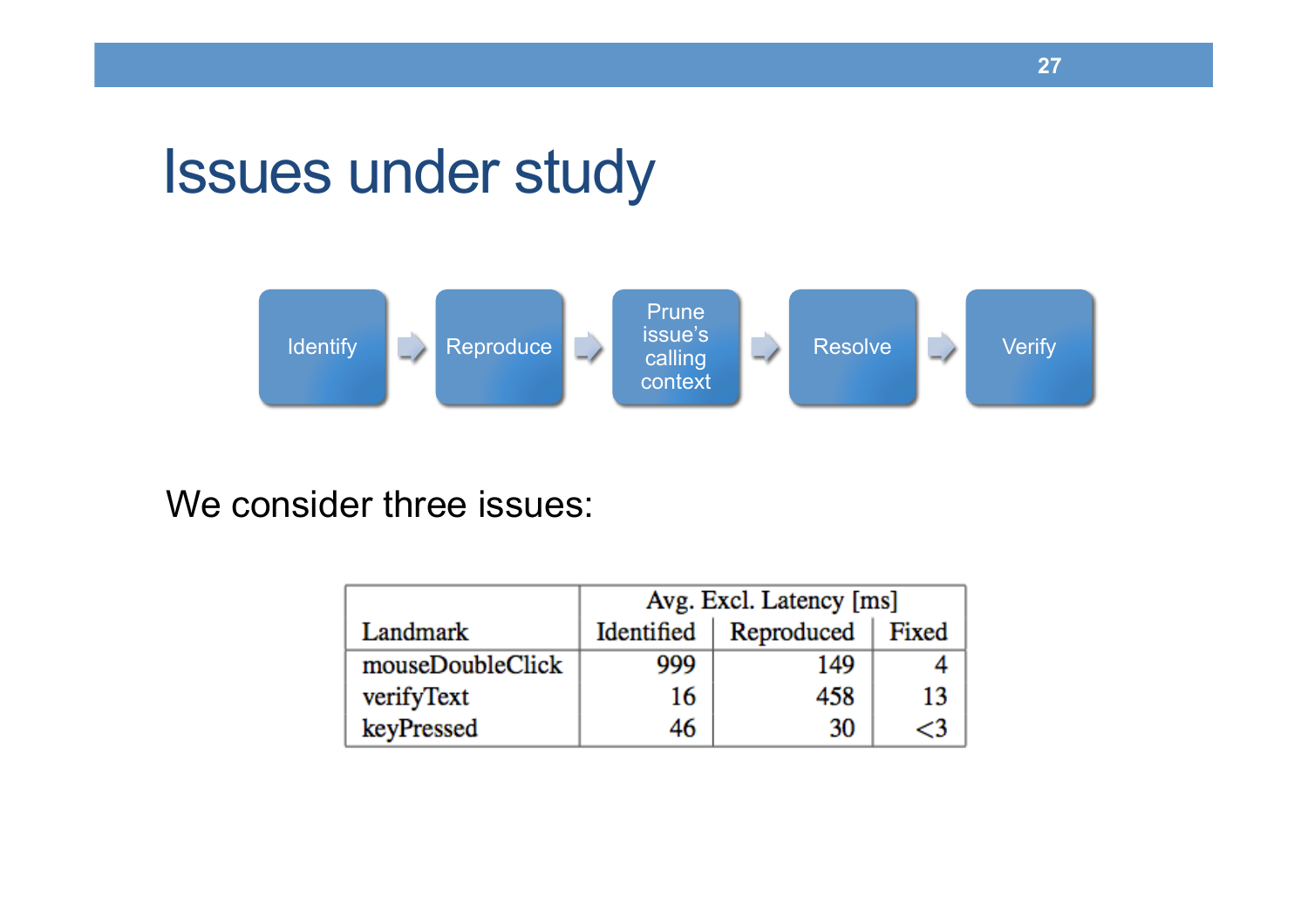### Maximize and restore

- The root of the tree represents the main method
- Each calling context is represented by a ring segment corresponding to the number of times a given calling context was sampled

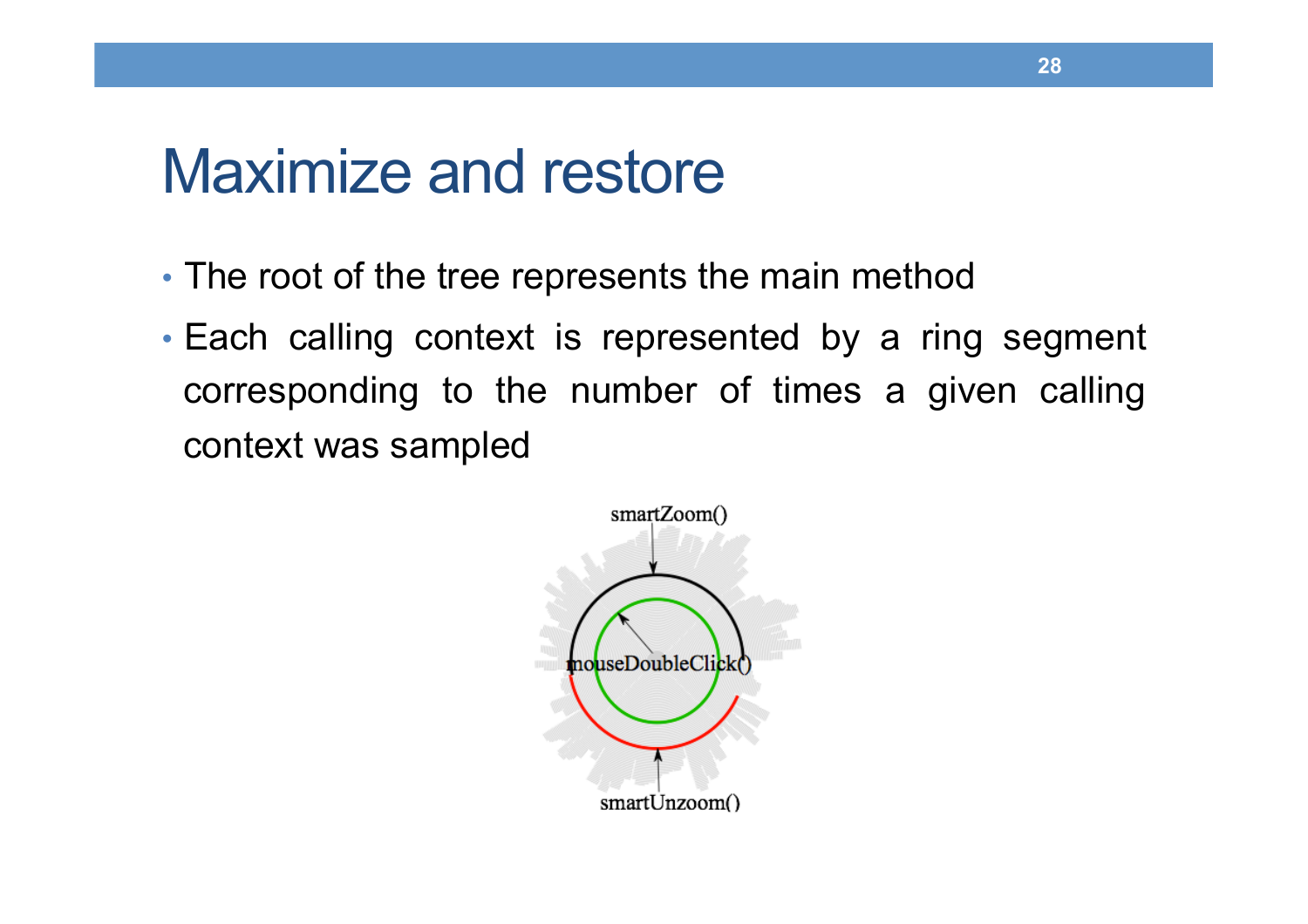## Rename refactoring

- The black ring segments represent the root cause of the problem
	- They correspond to calls to the packPopup method of the *RenameInformationPopup* class

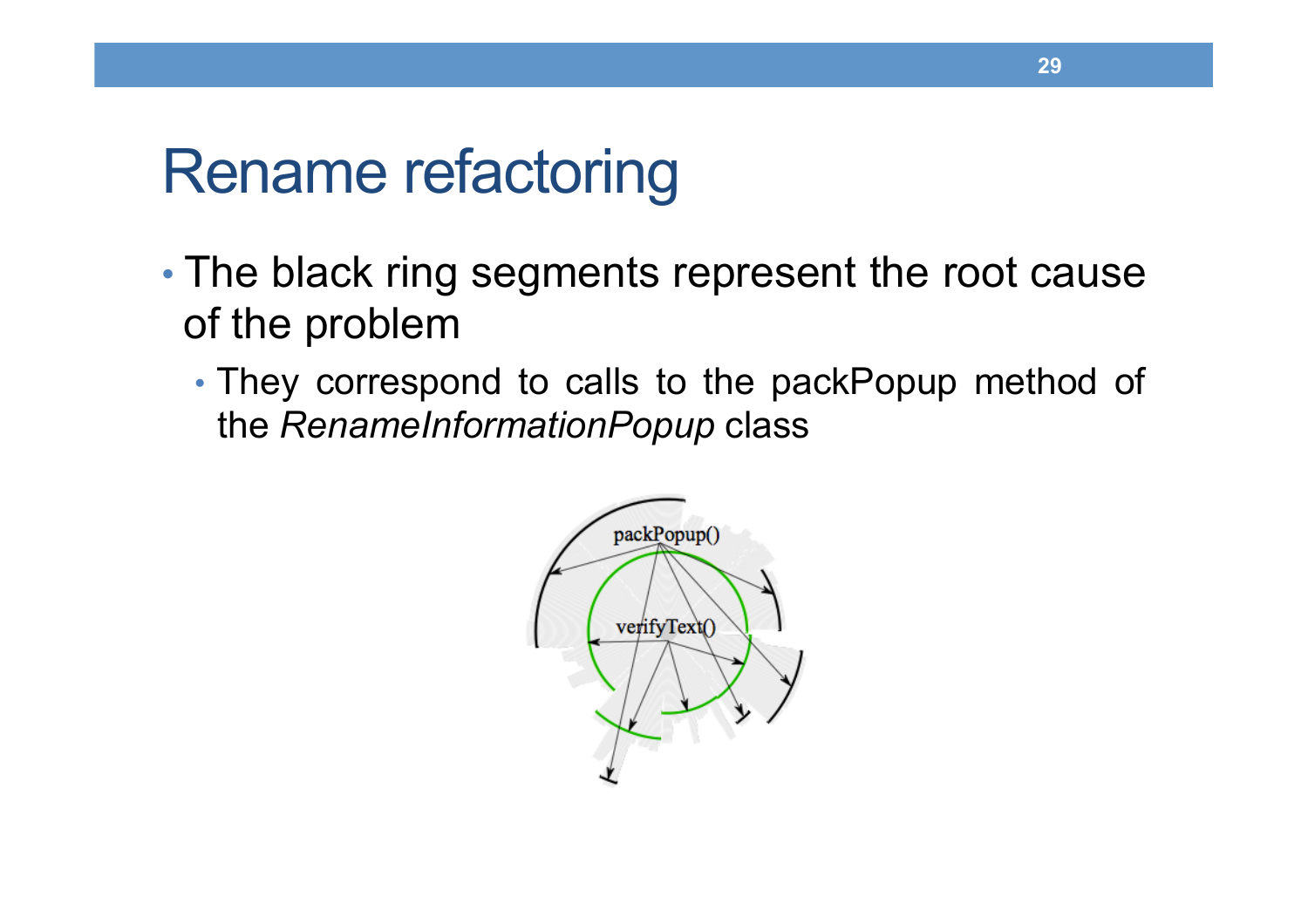# **Scrolling**

- Most of the time in this issue is spent redrawing three components:
	- LineNumberRuler
	- AnnotationRuler
	- ConflictAnnotationRuler

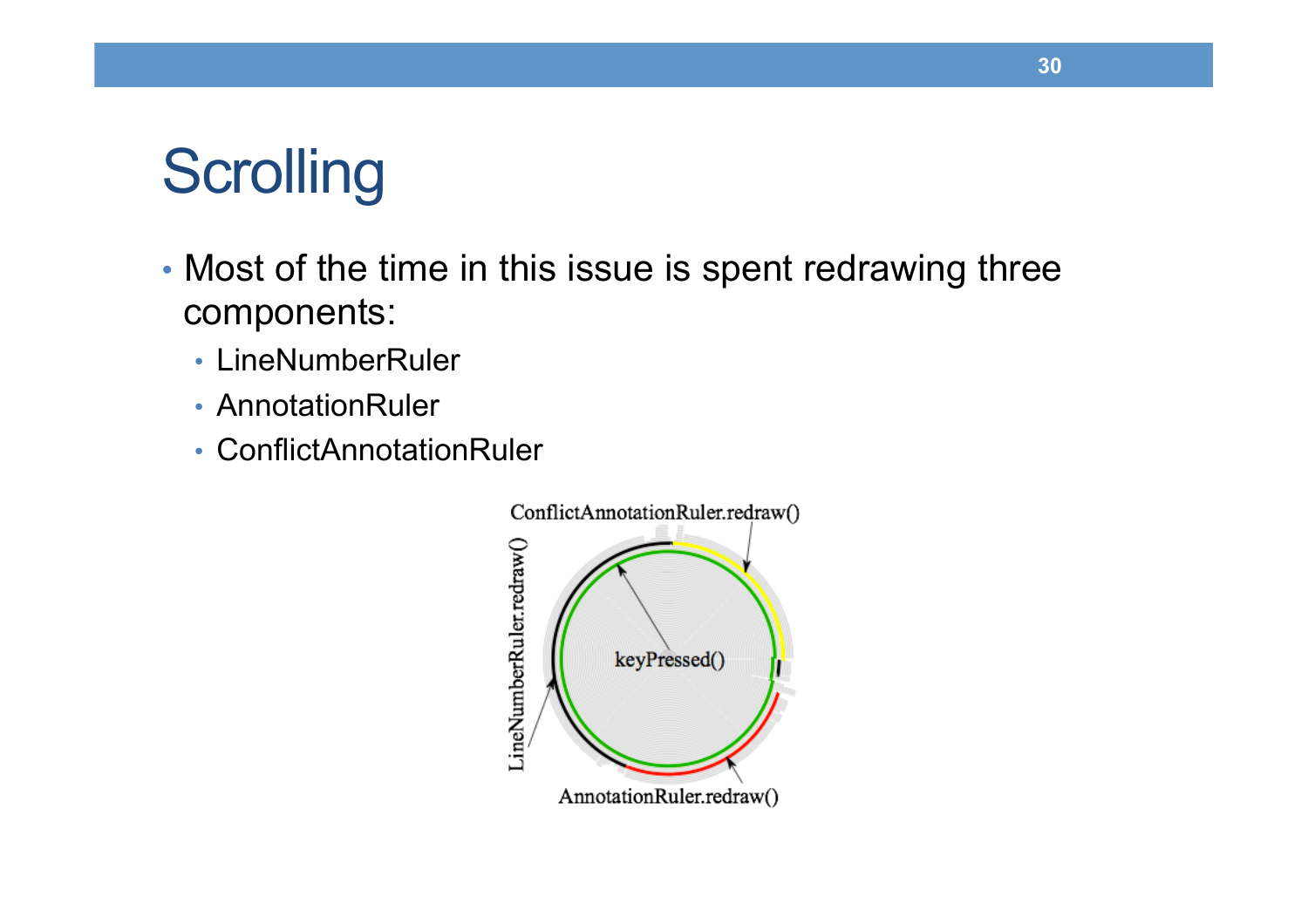# Linking issues by similarity



"if you are interested in issue X, you may also want to have a look at issue Y"

• Comparison of the their calling context trees.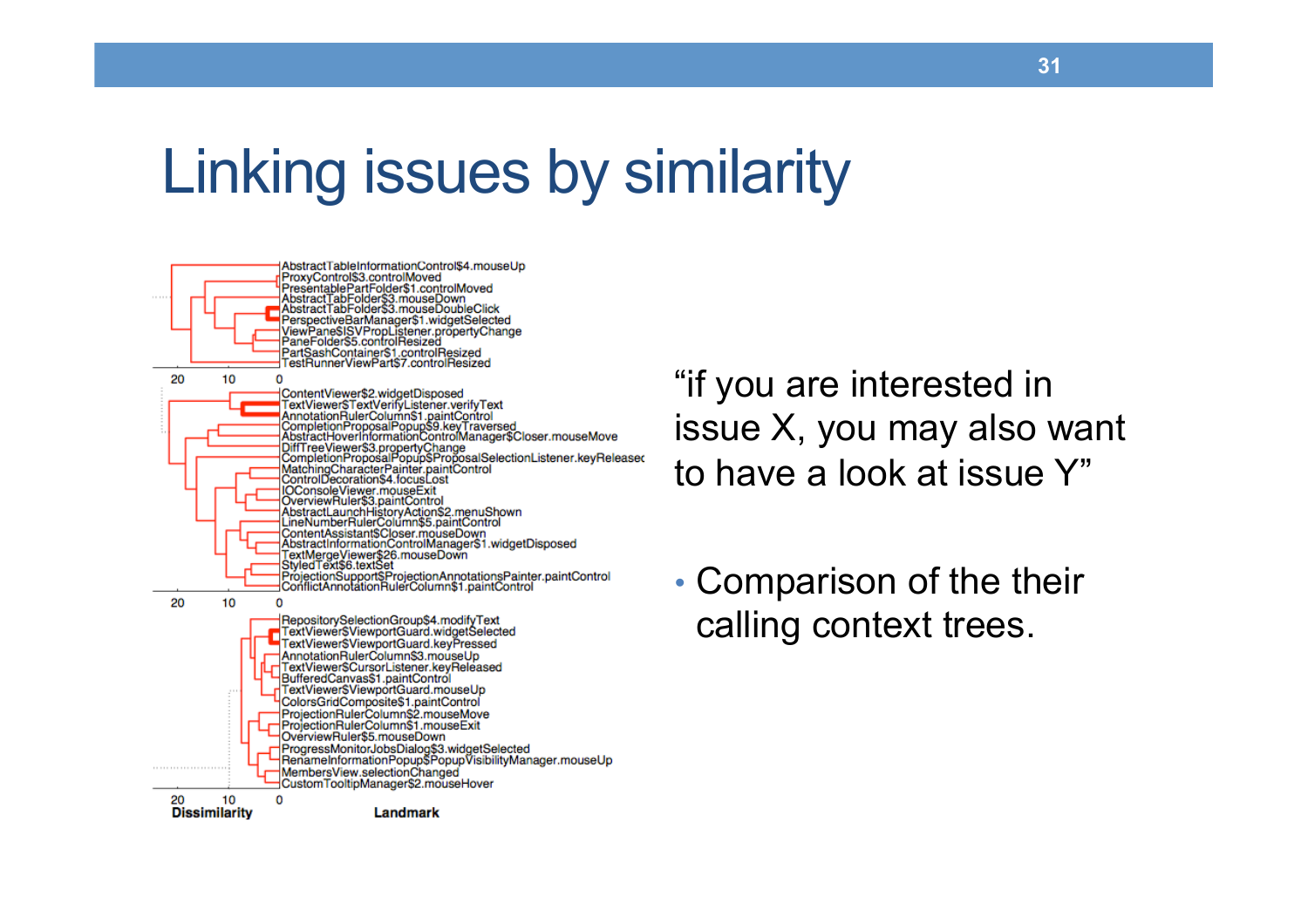### **Limitations**

- User-relevant issues
- False positives
- False negatives
- Concurrency
- No automatic optimization
- Difficulty of issue reproduction
- Cost of stack sampling
- Inaccuracy of stack sampling
- Limitations of call pruning